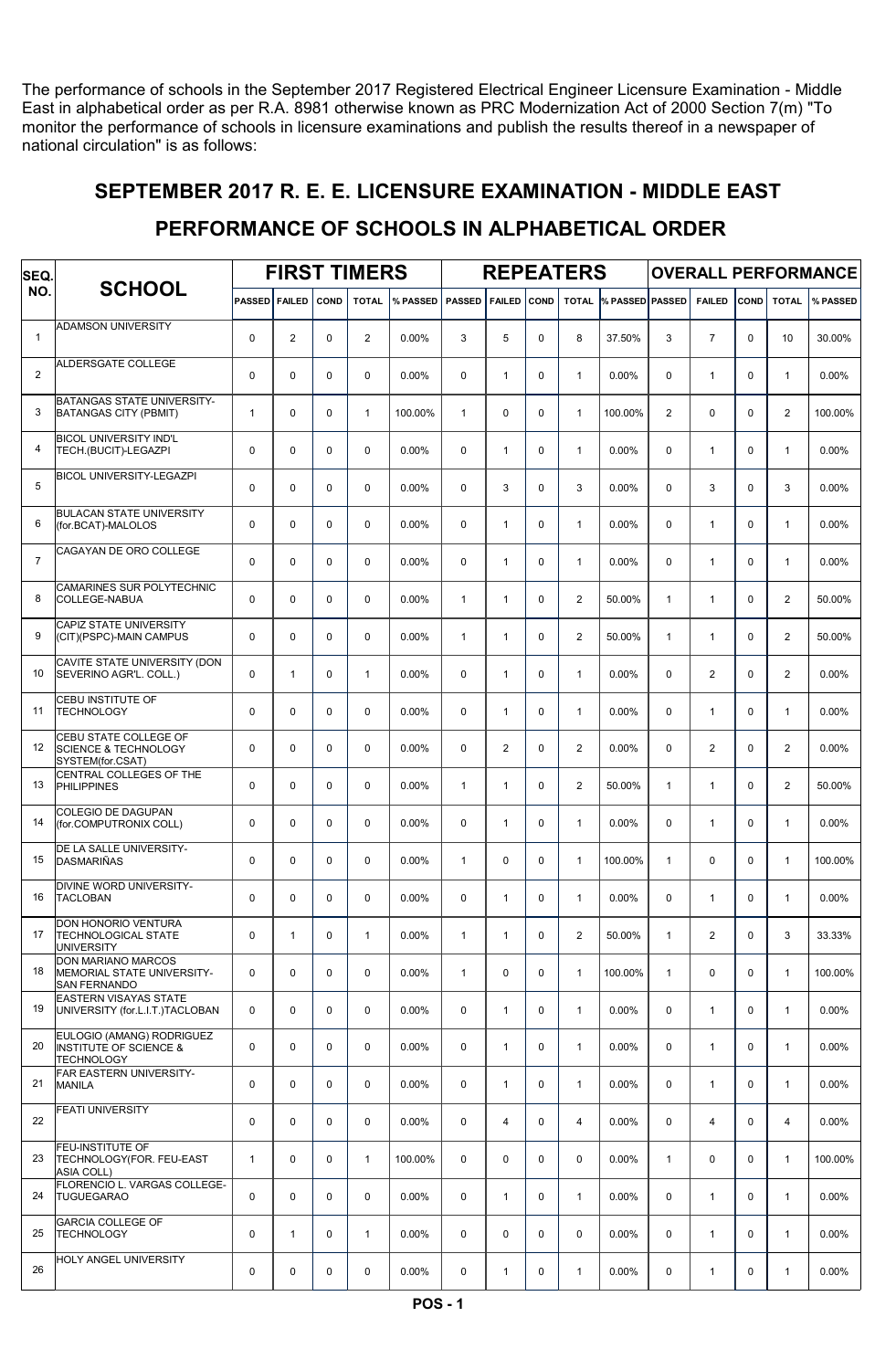| SEQ. |                                                                              |                      |                |             | <b>FIRST TIMERS</b> |          |               |                |             | <b>REPEATERS</b> |                        |                |                |             |                | <b>OVERALL PERFORMANCE</b> |
|------|------------------------------------------------------------------------------|----------------------|----------------|-------------|---------------------|----------|---------------|----------------|-------------|------------------|------------------------|----------------|----------------|-------------|----------------|----------------------------|
| NO.  | <b>SCHOOL</b>                                                                | <b>PASSED FAILED</b> |                | COND        | <b>TOTAL</b>        | % PASSED | <b>PASSED</b> | <b>FAILED</b>  | <b>COND</b> | <b>TOTAL</b>     | <b>% PASSED PASSED</b> |                | <b>FAILED</b>  | COND        | <b>TOTAL</b>   | % PASSED                   |
| 27   | <b>ISABELA STATE UNIVERSITY-</b><br><b>ILAGAN</b>                            | $\mathbf 0$          | 0              | $\mathbf 0$ | $\mathbf 0$         | 0.00%    | 0             | $\mathbf{1}$   | $\mathbf 0$ | $\mathbf{1}$     | 0.00%                  | $\mathbf 0$    | $\mathbf{1}$   | $\Omega$    | $\mathbf{1}$   | 0.00%                      |
| 28   | LAGUNA STATE POLYTECHNIC<br>UNIV-SN PABLO(LSPC)                              | $\mathbf 0$          | $\mathbf{1}$   | $\mathbf 0$ | $\mathbf{1}$        | 0.00%    | $\mathbf 0$   | 0              | $\mathbf 0$ | $\mathbf 0$      | 0.00%                  | $\mathbf 0$    | $\mathbf{1}$   | $\Omega$    | $\mathbf{1}$   | 0.00%                      |
| 29   | LYCEUM NORTHWESTERN UNIV-<br><b>DAGUPAN CITY</b>                             | $\mathbf 0$          | 0              | $\mathbf 0$ | $\mathbf 0$         | $0.00\%$ | 0             | $\mathbf{1}$   | $\mathbf 0$ | $\mathbf{1}$     | 0.00%                  | $\mathbf 0$    | $\mathbf{1}$   | $\Omega$    | $\mathbf{1}$   | 0.00%                      |
| 30   | LYCEUM OF THE PHILIPPINES-<br>LAGUNA (for.LYCEUM INST.OF<br>TECH)            | $\mathbf 0$          | 0              | $\mathbf 0$ | $\mathbf 0$         | 0.00%    | 0             | $\mathbf{1}$   | $\mathbf 0$ | $\mathbf{1}$     | 0.00%                  | $\mathbf 0$    | $\mathbf{1}$   | $\Omega$    | $\mathbf{1}$   | 0.00%                      |
| 31   | MANUEL L. QUEZON UNIVERSITY                                                  | $\mathbf 0$          | 0              | $\mathbf 0$ | $\mathbf 0$         | 0.00%    | 0             | $\mathbf{1}$   | $\mathbf 0$ | $\mathbf{1}$     | 0.00%                  | $\mathbf 0$    | $\mathbf{1}$   | $\Omega$    | $\mathbf{1}$   | 0.00%                      |
| 32   | MANUEL S. ENVERGA UNIV.<br><b>FOUNDATION-LUCENA CITY</b>                     | $\mathbf{1}$         | $\mathbf{1}$   | $\mathbf 0$ | $\overline{2}$      | 50.00%   | 0             | $\mathbf{1}$   | $\mathbf 0$ | $\mathbf{1}$     | 0.00%                  | $\mathbf{1}$   | 2              | $\Omega$    | 3              | 33.33%                     |
| 33   | MAPUA INSTITUTE OF<br>TECHNOLOGY-MANILA                                      | $\mathbf 0$          | 0              | $\mathbf 0$ | $\Omega$            | $0.00\%$ | $\Omega$      | $\mathbf{1}$   | $\mathbf 0$ | $\mathbf{1}$     | 0.00%                  | $\mathbf 0$    | $\mathbf{1}$   | $\Omega$    | $\mathbf{1}$   | 0.00%                      |
| 34   | <b>MARIANO MARCOS STATE</b><br>UNIVERSITY-BATAC                              | $\mathbf{1}$         | 0              | 0           | $\mathbf{1}$        | 100.00%  | 0             | 0              | $\mathbf 0$ | 0                | 0.00%                  | $\mathbf{1}$   | 0              | $\Omega$    | $\mathbf{1}$   | 100.00%                    |
| 35   | <b>MARINDUQUE STATE COLLEGE-</b><br><b>BOAC</b>                              | $\mathbf{1}$         | 0              | $\mathbf 0$ | $\mathbf{1}$        | 100.00%  | 0             | 0              | $\mathbf 0$ | $\mathbf 0$      | 0.00%                  | $\mathbf{1}$   | $\mathbf 0$    | $\Omega$    | $\mathbf{1}$   | 100.00%                    |
| 36   | MISAMIS INSTITUTE OF<br><b>TECHNOLOGY</b>                                    | $\mathbf 0$          | $\mathbf{1}$   | $\mathbf 0$ | $\mathbf{1}$        | 0.00%    | $\mathbf 0$   | $\mathbf{1}$   | $\mathbf 0$ | $\mathbf{1}$     | 0.00%                  | $\mathbf 0$    | 2              | $\Omega$    | $\overline{2}$ | 0.00%                      |
| 37   | MISAMIS UNIVERSITY-OZAMIS CITY                                               | $\mathbf 0$          | $\mathbf{1}$   | $\mathbf 0$ | $\mathbf{1}$        | $0.00\%$ | $\mathbf 0$   | $\overline{2}$ | $\mathbf 0$ | $\overline{2}$   | 0.00%                  | $\mathbf 0$    | 3              | $\Omega$    | 3              | 0.00%                      |
| 38   | NATIONAL UNIVERSITY-MANILA                                                   | $\mathbf 0$          | $\mathbf{1}$   | $\mathbf 0$ | $\mathbf{1}$        | 0.00%    | 0             | $\overline{4}$ | $\mathbf 0$ | 4                | 0.00%                  | 0              | 5              | $\Omega$    | 5              | 0.00%                      |
| 39   | NAVAL STATE UNIVERSITY<br>(for.NAVAL INST) BILIRAN                           | $\mathbf 0$          | $\overline{2}$ | $\mathbf 0$ | $\overline{2}$      | 0.00%    | 0             | 0              | $\mathbf 0$ | 0                | 0.00%                  | $\mathbf 0$    | 2              | $\Omega$    | 2              | 0.00%                      |
| 40   | <b>NEW ERA UNIVERSITY</b>                                                    | $\mathbf 0$          | 0              | $\mathbf 0$ | $\mathbf 0$         | 0.00%    | $\mathbf{1}$  | 0              | $\mathbf 0$ | $\mathbf{1}$     | 100.00%                | $\mathbf{1}$   | $\mathbf 0$    | $\Omega$    | $\mathbf{1}$   | 100.00%                    |
| 41   | NOTRE DAME OF MARBEL<br><b>UNIVERSITY</b>                                    | $\mathbf 0$          | 0              | $\mathbf 0$ | $\Omega$            | 0.00%    | $\mathbf{1}$  | 0              | $\mathbf 0$ | $\mathbf{1}$     | 100.00%                | $\mathbf{1}$   | $\mathbf 0$    | $\Omega$    | $\mathbf{1}$   | 100.00%                    |
| 42   | NOTRE DAME UNIVERSITY                                                        | $\mathbf 0$          | 0              | 0           | $\Omega$            | 0.00%    | $\mathbf{1}$  | $\overline{2}$ | $\mathbf 0$ | 3                | 33.33%                 | $\mathbf{1}$   | $\overline{2}$ | $\Omega$    | 3              | 33.33%                     |
| 43   | NUEVA ECIJA UNIVERSITY OF<br><b>SCIENCE &amp; TECHNOLOGY-</b><br>CABANATUAN) | $\mathbf 0$          | 1              | $\mathbf 0$ | $\mathbf{1}$        | 0.00%    | $\mathbf{1}$  | $\overline{7}$ | $\pmb{0}$   | 8                | 12.50%                 | $\mathbf{1}$   | 8              | $\mathbf 0$ | 9              | 11.11%                     |
| 44   | NUEVA VIZCAYA STATE<br>UNIVERSITY (NVPC)-BAMBANG                             | $\mathbf{1}$         | 0              | $\mathbf 0$ | $\mathbf{1}$        | 100.00%  | 0             | 0              | $\mathbf 0$ | $\mathbf 0$      | $0.00\%$               | $\mathbf{1}$   | 0              | $\mathbf 0$ | $\mathbf{1}$   | 100.00%                    |
| 45   | PALAWAN STATE UNIVERSITY-P.<br><b>PRINCESA</b>                               | $\pmb{0}$            | 0              | $\mathbf 0$ | $\mathbf 0$         | 0.00%    | $\mathbf 0$   | 2              | 0           | $\overline{c}$   | $0.00\%$               | $\mathbf 0$    | 2              | $\Omega$    | $\overline{2}$ | 0.00%                      |
| 46   | PANGASINAN STATE UNIVERSITY-<br><b>URDANETA</b>                              | $\mathbf 0$          | 0              | 0           | $\mathbf 0$         | 0.00%    | $\mathbf 0$   | 2              | $\mathbf 0$ | 2                | $0.00\%$               | 0              | 2              | $\Omega$    | $\overline{2}$ | 0.00%                      |
| 47   | POLYTECHNIC UNIVERSITY OF<br>THE PHILIPPINES-MAIN-STA, MESA                  | 0                    | 0              | $\mathbf 0$ | $\mathbf 0$         | 0.00%    | 2             | $\mathbf{1}$   | $\mathbf 0$ | 3                | 66.67%                 | $\overline{2}$ | $\mathbf{1}$   | $\Omega$    | 3              | 66.67%                     |
| 48   | RAMON MAGSAYSAY<br>TECHNOLOGICAL UNIVERSITY-IBA                              | $\overline{2}$       | $\mathbf 0$    | $\mathbf 0$ | $\overline{2}$      | 100.00%  | $\mathbf 0$   | 0              | $\mathbf 0$ | $\mathbf 0$      | $0.00\%$               | $\overline{2}$ | 0              | $\mathbf 0$ | $\overline{2}$ | 100.00%                    |
| 49   | RIZAL TECHNOLOGICAL<br><b>UNIVERSITY</b>                                     | $\mathbf{1}$         | 0              | $\mathbf 0$ | $\mathbf{1}$        | 100.00%  | $\mathbf{1}$  | 0              | 0           | $\mathbf{1}$     | 100.00%                | 2              | $\mathbf 0$    | $\mathbf 0$ | $\overline{2}$ | 100.00%                    |
| 50   | ROMBLON STATE UNIV.(FOR<br>ROMBLON S.C.)- ODIONGAN                           | 0                    | $\mathbf{1}$   | 0           | $\mathbf{1}$        | 0.00%    | $\mathbf 0$   | 0              | $\mathbf 0$ | 0                | $0.00\%$               | $\mathbf 0$    | $\mathbf{1}$   | $\mathbf 0$ | $\mathbf{1}$   | 0.00%                      |
| 51   | SAINT JOSEPH INSTITUTE OF<br><b>TECHNOLOGY</b>                               | $\pmb{0}$            | 0              | $\mathbf 0$ | $\mathbf 0$         | 0.00%    | $\mathbf 0$   | $\mathbf{1}$   | 0           | 1                | 0.00%                  | $\mathbf 0$    | $\mathbf{1}$   | $\mathbf 0$ | $\mathbf{1}$   | 0.00%                      |
| 52   | SAINT LOUIS UNIVERSITY                                                       | $\pmb{0}$            | 0              | $\mathbf 0$ | $\mathbf 0$         | 0.00%    | $\mathbf{1}$  | 0              | $\mathbf 0$ | 1                | 100.00%                | $\mathbf{1}$   | $\mathbf 0$    | $\mathbf 0$ | $\mathbf{1}$   | 100.00%                    |
| 53   | SAINT PETER'S COLLEGE-ILIGAN<br><b>CITY</b>                                  | $\pmb{0}$            | $\mathbf{1}$   | $\mathbf 0$ | $\mathbf{1}$        | 0.00%    | 0             | $\mathbf{1}$   | $\mathbf 0$ | $\mathbf{1}$     | $0.00\%$               | $\mathbf 0$    | 2              | $\Omega$    | $\overline{2}$ | 0.00%                      |
| 54   | SAMAR STATE UNIVERSITY<br>(SAMAR S.P.C.)                                     | $\mathbf{1}$         | 0              | $\mathbf 0$ | $\mathbf{1}$        | 100.00%  | 0             | 2              | $\mathbf 0$ | 2                | $0.00\%$               | $\mathbf{1}$   | 2              | $\Omega$    | 3              | 33.33%                     |
| 55   | SOUTHERN LUZON STATE<br>UNIVERSITY-LUCBAN (SLPC)                             | 0                    | 0              | 0           | 0                   | 0.00%    | $\mathbf{1}$  | 0              | 0           | 1                | 100.00%                | $\mathbf{1}$   | 0              | $\mathbf 0$ | 1              | 100.00%                    |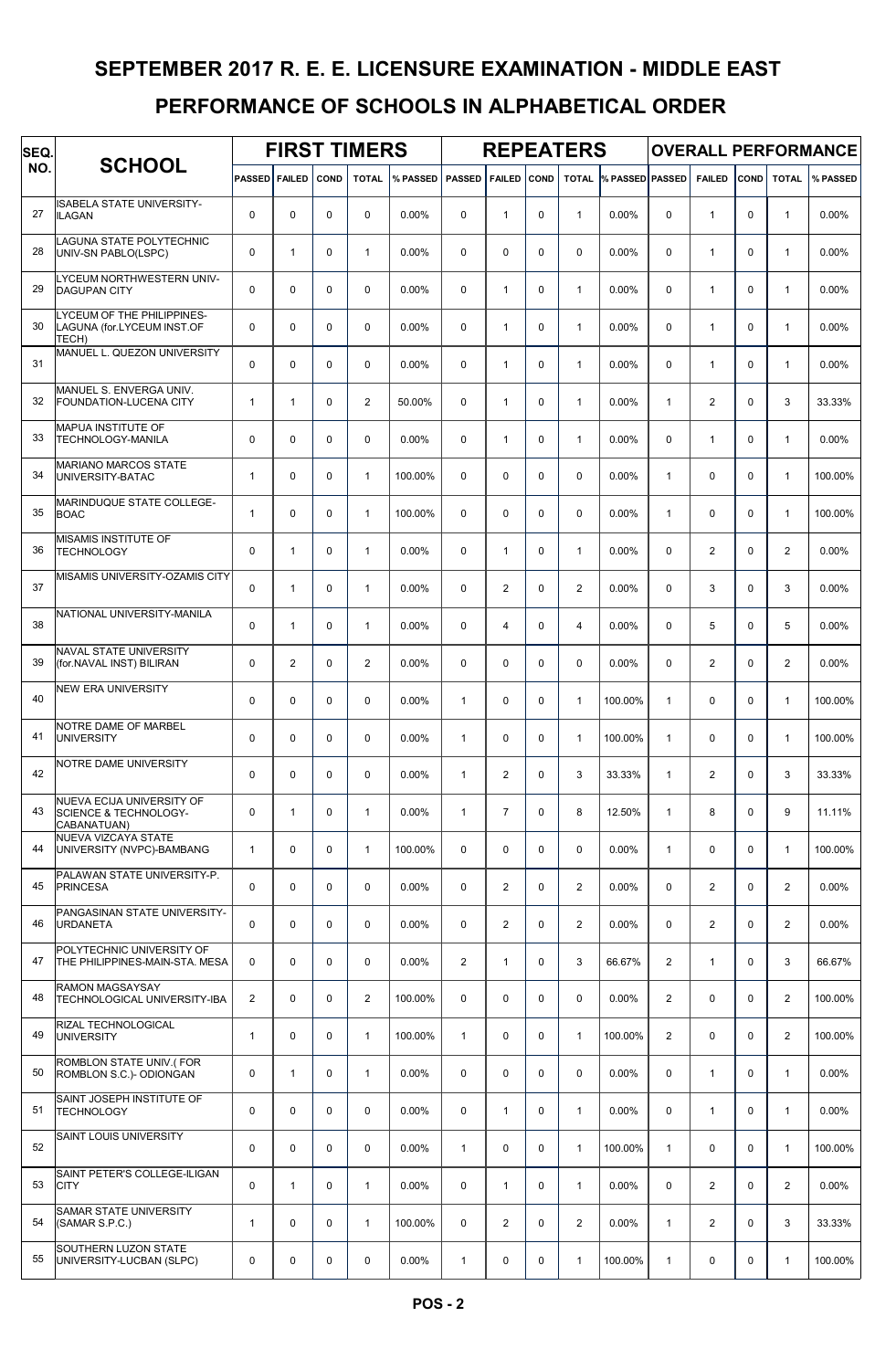| SEQ. |                                                               |                      |              |             | <b>FIRST TIMERS</b> |          |                |                |             | <b>REPEATERS</b> |                              |                |                |             |                | <b>OVERALL PERFORMANCE</b> |
|------|---------------------------------------------------------------|----------------------|--------------|-------------|---------------------|----------|----------------|----------------|-------------|------------------|------------------------------|----------------|----------------|-------------|----------------|----------------------------|
| NO.  | <b>SCHOOL</b>                                                 | <b>PASSED FAILED</b> |              | <b>COND</b> | <b>TOTAL</b>        | % PASSED | <b>PASSED</b>  | <b>FAILED</b>  | COND        |                  | <b>TOTAL % PASSED PASSED</b> |                | <b>FAILED</b>  | COND        | <b>TOTAL</b>   | % PASSED                   |
| 56   | SOUTHERN MINDANAO COLLEGES                                    | $\mathbf 0$          | $\mathbf 0$  | $\mathbf 0$ | $\mathbf 0$         | 0.00%    | 0              | $\mathbf{1}$   | $\mathbf 0$ | $\mathbf{1}$     | 0.00%                        | $\mathbf 0$    | $\mathbf{1}$   | $\mathbf 0$ | $\mathbf{1}$   | 0.00%                      |
| 57   | <b>SURIGAO EDUCATION CENTER</b>                               | $\mathbf 0$          | 0            | $\Omega$    | $\mathbf 0$         | 0.00%    | 0              | $\mathbf{1}$   | $\Omega$    | $\mathbf{1}$     | 0.00%                        | $\Omega$       | $\mathbf{1}$   | $\Omega$    | $\mathbf{1}$   | 0.00%                      |
| 58   | <b>TARLAC STATE UNIVERSITY</b><br>(TARLAC COLLEGE OF TECH.)   | $\mathbf 0$          | $\mathbf{1}$ | $\mathbf 0$ | $\mathbf{1}$        | 0.00%    | 0              | $\overline{2}$ | $\mathbf 0$ | $\overline{2}$   | 0.00%                        | $\mathbf 0$    | 3              | $\Omega$    | 3              | 0.00%                      |
| 59   | TECHNOLOGICAL INSTITUTE OF<br>THE PHILIPPINES-MANILA          | $\mathbf 0$          | $\mathbf{2}$ | $\Omega$    | $\overline{2}$      | 0.00%    | $\overline{2}$ | 6              | $\mathbf 0$ | 8                | 25.00%                       | $\overline{2}$ | 8              | $\Omega$    | 10             | 20.00%                     |
| 60   | TECHNOLOGICAL INSTITUTE OF<br>THE PHILIPPINES-QUEZON CITY     | $\mathbf 0$          | $\mathbf{1}$ | 0           | $\mathbf{1}$        | 0.00%    | $\mathbf{1}$   | 5              | $\mathbf 0$ | 6                | 16.67%                       | $\mathbf{1}$   | 6              | $\mathbf 0$ | $\overline{7}$ | 14.29%                     |
| 61   | TECHNOLOGICAL UNIVERSITY OF<br><b>THE PHILIPPINES-MANILA</b>  | $\mathbf 0$          | $\Omega$     | $\Omega$    | $\Omega$            | 0.00%    | 3              | $\mathbf{1}$   | $\Omega$    | 4                | 75.00%                       | 3              | $\mathbf{1}$   | $\Omega$    | 4              | 75.00%                     |
| 62   | UNIVERSITY OF CEBU                                            | $\mathbf 0$          | 0            | $\Omega$    | $\Omega$            | 0.00%    | $\mathbf{1}$   | $\mathbf{1}$   | $\mathbf 0$ | $\overline{2}$   | 50.00%                       | $\mathbf{1}$   | $\mathbf{1}$   | $\Omega$    | $\mathbf{2}$   | 50.00%                     |
| 63   | UNIVERSITY OF EASTERN<br>PHILIPPINES-CATARMAN                 | $\mathbf 0$          | 0            | $\Omega$    | $\Omega$            | 0.00%    | 0              | $\mathbf{1}$   | $\mathbf 0$ | $\mathbf{1}$     | 0.00%                        | $\Omega$       | $\mathbf{1}$   | $\Omega$    | 1              | 0.00%                      |
| 64   | UNIVERSITY OF LUZON (LUZON<br>COLL.)                          | $\mathbf 0$          | $\mathbf 0$  | $\mathbf 0$ | $\mathbf 0$         | 0.00%    | 0              | $\overline{2}$ | $\mathbf 0$ | $\mathbf{2}$     | 0.00%                        | $\mathbf 0$    | $\mathbf{2}$   | $\mathbf 0$ | $\overline{2}$ | 0.00%                      |
| 65   | UNIVERSITY OF MINDANAO-<br><b>DAVAO CITY</b>                  | $\Omega$             | 0            | $\mathbf 0$ | $\mathbf 0$         | 0.00%    | 0              | $\overline{2}$ | $\mathbf 0$ | $\mathbf{2}$     | 0.00%                        | $\Omega$       | $\mathbf{2}$   | $\Omega$    | $\overline{2}$ | 0.00%                      |
| 66   | UNIVERSITY OF NEGROS<br>OCCIDENTAL-RECOLETOS                  | $\mathbf 0$          | $\mathbf 0$  | 0           | $\Omega$            | 0.00%    | $\mathbf{1}$   | 0              | $\mathbf 0$ | $\mathbf{1}$     | 100.00%                      | $\mathbf{1}$   | $\mathbf 0$    | $\Omega$    | $\mathbf{1}$   | 100.00%                    |
| 67   | UNIVERSITY OF PANGASINAN                                      | $\mathbf 0$          | 0            | $\Omega$    | $\Omega$            | 0.00%    | 0              | 1              | $\mathbf 0$ | $\mathbf{1}$     | 0.00%                        | $\mathbf 0$    | $\mathbf{1}$   | $\Omega$    | 1              | 0.00%                      |
| 68   | UNIVERSITY OF PERPETUAL HELP<br><b>SYSTEM DALTA-LAS PINAS</b> | $\mathbf 0$          | $\mathbf 0$  | $\mathbf 0$ | $\Omega$            | 0.00%    | 0              | $\mathbf{1}$   | $\mathbf 0$ | $\mathbf{1}$     | $0.00\%$                     | $\mathbf 0$    | $\mathbf{1}$   | $\Omega$    | $\mathbf{1}$   | 0.00%                      |
| 69   | UNIVERSITY OF SOUTHEASTERN<br>PHILIPPINES-BISLIG CAMPUS       | $\mathbf 0$          | $\mathbf{1}$ | $\Omega$    | $\mathbf{1}$        | 0.00%    | $\mathbf{1}$   | $\Omega$       | $\Omega$    | $\mathbf{1}$     | 100.00%                      | $\mathbf{1}$   | $\mathbf{1}$   | $\Omega$    | $\overline{2}$ | 50.00%                     |
| 70   | UNIVERSITY OF SOUTHEASTERN<br>PHILIPPINES-DAVAO CITY          | $\mathbf{1}$         | 0            | $\Omega$    | $\mathbf{1}$        | 100.00%  | 0              | $\mathbf{1}$   | $\mathbf 0$ | $\mathbf{1}$     | 0.00%                        | $\mathbf{1}$   | $\mathbf{1}$   | $\Omega$    | $\mathbf{2}$   | 50.00%                     |
| 71   | UNIVERSITY OF THE EAST-<br>CALOOCAN                           | $\mathbf{1}$         | 0            | 0           | $\mathbf{1}$        | 100.00%  | $\mathbf{1}$   | 1              | $\mathbf 0$ | $\overline{2}$   | 50.00%                       | $\overline{2}$ | $\mathbf{1}$   | $\Omega$    | 3              | 66.67%                     |
| 72   | UNIVERSITY OF THE VISAYAS-<br><b>CEBU CITY</b>                | 0                    | $\mathbf 0$  | $\mathbf 0$ | $\mathbf 0$         | 0.00%    | 0              | $\overline{2}$ | $\mathbf 0$ | $\overline{2}$   | 0.00%                        | $\mathbf 0$    | $\overline{2}$ | $\mathbf 0$ | $\overline{2}$ | 0.00%                      |
| 73   | WESTERN MINDANAO STATE U-<br><b>ZAMBOANGA CITY</b>            | $\pmb{0}$            | 0            | $\mathbf 0$ | $\mathbf 0$         | $0.00\%$ | $\mathbf{1}$   | $\mathbf{1}$   | $\mathbf 0$ | 2                | 50.00%                       | $\mathbf{1}$   | $\mathbf{1}$   | $\mathbf 0$ | $\overline{2}$ | 50.00%                     |
| 74   | <b>XAVIER UNIVERSITY</b>                                      | $\pmb{0}$            | $\mathbf{1}$ | 0           | $\mathbf{1}$        | $0.00\%$ | 0              | 0              | $\mathbf 0$ | 0                | 0.00%                        | $\mathbf 0$    | $\mathbf{1}$   | $\mathbf 0$ | $\mathbf{1}$   | 0.00%                      |
|      | <b>OVERALL TOTAL</b>                                          | 12                   | 21           | $\mathbf 0$ | 33                  | 36.36%   | 30             | 91             | $\mathbf 0$ | 121              | 24.79%                       | 42             | 112            | 0           | 154            | 27.27%                     |

#### xxxxxxxxxx N O T H I N G F O L L O W S xxxxxxxxxx

Any discrepancy in the report is not intentional on the part of the Commission, but rather due to miscoding of school codes by the examinees themselves. Concerned schools may write the Commission for correction.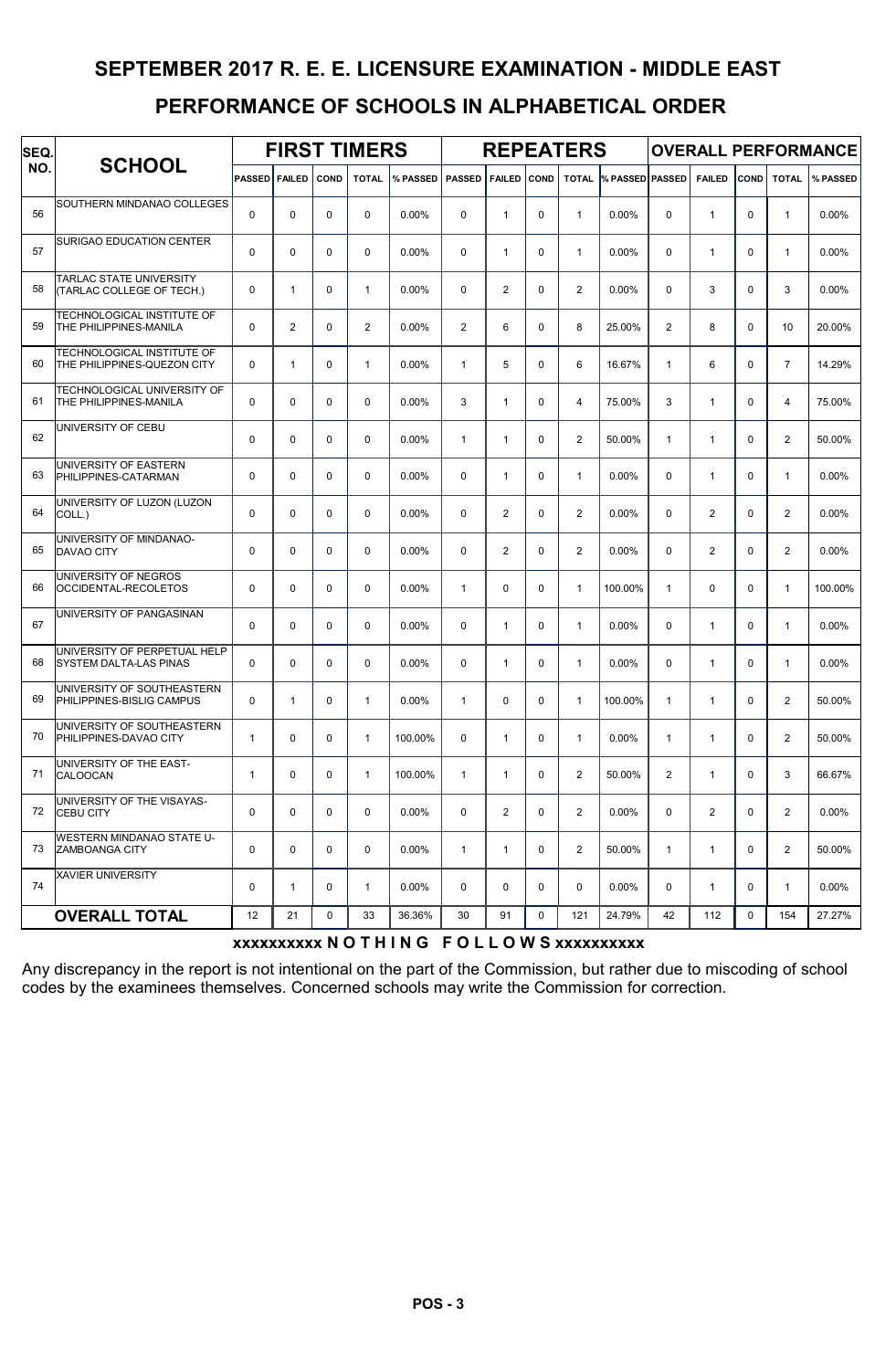The performance of schools in the September 2017 Registered Master Electrician Licensure Examination - Middle East in alphabetical order as per R.A. 8981 otherwise known as PRC Modernization Act of 2000 Section 7(m) "To monitor the performance of schools in licensure examinations and publish the results thereof in a newspaper of national circulation" is as follows:

#### SEPTEMBER 2017 R. M. E. LICENSURE EXAMINATION - MIDDLE EAST

#### PERFORMANCE OF SCHOOLS IN ALPHABETICAL ORDER

| SEQ.           |                                                                             |                |               |             | <b>FIRST TIMERS</b>     |          |               |               |             | <b>REPEATERS</b> |                        |                |               |             |                | <b>OVERALL PERFORMANCE</b> |
|----------------|-----------------------------------------------------------------------------|----------------|---------------|-------------|-------------------------|----------|---------------|---------------|-------------|------------------|------------------------|----------------|---------------|-------------|----------------|----------------------------|
| NO.            | <b>SCHOOL</b>                                                               | <b>PASSED</b>  | <b>FAILED</b> | <b>COND</b> | <b>TOTAL</b>            | % PASSED | <b>PASSED</b> | <b>FAILED</b> | <b>COND</b> | <b>TOTAL</b>     | <b>% PASSED PASSED</b> |                | <b>FAILED</b> | COND        | <b>TOTAL</b>   | % PASSED                   |
| $\mathbf{1}$   | ABAD SANTOS EDUCATIONAL<br>INSTITUTION                                      | $\mathbf{1}$   | $\mathbf{1}$  | $\Omega$    | $\mathbf{2}$            | 50.00%   | $\mathbf{1}$  | $\Omega$      | $\mathbf 0$ | $\mathbf{1}$     | 100.00%                | $\overline{c}$ | $\mathbf{1}$  | $\Omega$    | 3              | 66.67%                     |
| 2              | <b>ABADA COLLEGE</b>                                                        | $\mathbf 0$    | $\mathbf{1}$  | $\mathbf 0$ | $\mathbf{1}$            | 0.00%    | 0             | $\Omega$      | $\mathbf 0$ | $\mathbf 0$      | 0.00%                  | $\mathbf 0$    | $\mathbf{1}$  | $\Omega$    | $\mathbf{1}$   | 0.00%                      |
| 3              | ABE INTERNATIONAL COLLEGE<br>OF BUSINESS & ECONOMICS-<br><b>CABANATUAN</b>  | $\mathbf 0$    | $\mathbf{1}$  | $\Omega$    | $\mathbf{1}$            | 0.00%    | $\Omega$      | $\Omega$      | $\Omega$    | $\Omega$         | 0.00%                  | $\Omega$       | $\mathbf{1}$  | $\Omega$    | $\mathbf{1}$   | 0.00%                      |
| 4              | ABELLANA NATIONAL SCHOOL                                                    | $\Omega$       | $\Omega$      | $\Omega$    | $\mathbf 0$             | 0.00%    | 0             | $\mathbf{1}$  | $\mathbf 0$ | $\mathbf{1}$     | $0.00\%$               | $\Omega$       | $\mathbf{1}$  | $\Omega$    | $\mathbf{1}$   | 0.00%                      |
| 5              | ADAMSON UNIVERSITY                                                          | 3              | $\Omega$      | $\Omega$    | 3                       | 100.00%  | $\mathbf{1}$  | $\Omega$      | $\mathbf 0$ | $\mathbf{1}$     | 100.00%                | 4              | $\mathbf 0$   | $\Omega$    | 4              | 100.00%                    |
| 6              | <b>AGRO-INDUSTRIAL FOUNDATION</b><br><b>COLLEGES OF THE PHILIPPINES</b>     | $\mathbf 0$    | $\mathbf{1}$  | $\mathbf 0$ | $\mathbf{1}$            | 0.00%    | 0             | $\Omega$      | 0           | $\mathbf 0$      | 0.00%                  | $\mathbf 0$    | $\mathbf{1}$  | $\Omega$    | $\mathbf{1}$   | 0.00%                      |
| $\overline{7}$ | AKLAN POLYTECHNIC INSTITUTE                                                 | $\mathbf 0$    | $\Omega$      | $\Omega$    | $\Omega$                | 0.00%    | $\Omega$      | $\mathbf{1}$  | 0           | $\mathbf{1}$     | 0.00%                  | $\Omega$       | $\mathbf{1}$  | $\Omega$    | $\mathbf{1}$   | 0.00%                      |
| 8              | AKLAN STATE UNIVERSITY-KALIBO                                               | $\mathbf 0$    | $\mathbf{1}$  | $\Omega$    | $\mathbf{1}$            | 0.00%    | $\Omega$      | $\Omega$      | $\mathbf 0$ | $\Omega$         | $0.00\%$               | $\Omega$       | $\mathbf{1}$  | $\Omega$    | $\mathbf{1}$   | 0.00%                      |
| 9              | AMA COMPUTER COLLEGE-<br><b>CABANATUAN CITY</b>                             | $\Omega$       | $\mathbf{1}$  | $\Omega$    | $\mathbf{1}$            | 0.00%    | $\Omega$      | $\Omega$      | $\Omega$    | $\Omega$         | 0.00%                  | $\Omega$       | $\mathbf{1}$  | $\Omega$    | $\mathbf{1}$   | 0.00%                      |
| 10             | AMA COMPUTER COLLEGE-LAS<br>PIÑAS                                           | $\mathbf{1}$   | 0             | $\mathbf 0$ | $\mathbf{1}$            | 100.00%  | $\mathbf 0$   | $\Omega$      | $\mathbf 0$ | $\mathbf 0$      | $0.00\%$               | $\mathbf{1}$   | $\mathbf 0$   | $\Omega$    | $\mathbf{1}$   | 100.00%                    |
| 11             | AMA COMPUTER COLLEGE-<br><b>TUGUEGARAO CITY</b>                             | $\mathbf{1}$   | $\Omega$      | $\Omega$    | $\mathbf{1}$            | 100.00%  | $\Omega$      | $\Omega$      | $\Omega$    | $\Omega$         | 0.00%                  | $\mathbf{1}$   | $\mathbf 0$   | $\Omega$    | $\mathbf{1}$   | 100.00%                    |
| 12             | ANDRES BONIFACIO COLLEGE                                                    | $\mathbf 0$    | $\mathbf{1}$  | $\Omega$    | $\mathbf{1}$            | 0.00%    | $\Omega$      | $\Omega$      | $\mathbf 0$ | $\mathbf 0$      | 0.00%                  | $\Omega$       | $\mathbf{1}$  | $\Omega$    | $\mathbf{1}$   | 0.00%                      |
| 13             | ANGELES UNIVERSITY<br><b>FOUNDATION</b>                                     | $\mathbf{1}$   | 0             | $\Omega$    | 1                       | 100.00%  | $\Omega$      | $\Omega$      | $\Omega$    | $\mathbf 0$      | 0.00%                  | $\mathbf{1}$   | $\mathbf 0$   | $\Omega$    | $\mathbf{1}$   | 100.00%                    |
| 14             | APARRI SCHOOL OF ARTS &<br><b>TRADES</b>                                    | $\mathbf{1}$   | 0             | $\Omega$    | $\mathbf{1}$            | 100.00%  | $\Omega$      | $\Omega$      | $\mathbf 0$ | $\mathbf 0$      | 0.00%                  | $\mathbf{1}$   | $\mathbf 0$   | $\Omega$    | $\mathbf{1}$   | 100.00%                    |
| 15             | ATENEO DE DAVAO UNIVERSITY                                                  | $\mathbf{1}$   | $\Omega$      | $\Omega$    | $\mathbf{1}$            | 100.00%  | $\Omega$      | $\Omega$      | 0           | $\Omega$         | 0.00%                  | $\mathbf{1}$   | $\Omega$      | $\Omega$    | $\mathbf{1}$   | 100.00%                    |
| 16             | ATENEO DE NAGA UNIVERSITY                                                   | $\mathbf{1}$   | $\Omega$      | $\Omega$    | $\mathbf{1}$            | 100.00%  | $\Omega$      | $\Omega$      | $\Omega$    | $\Omega$         | 0.00%                  | $\mathbf{1}$   | $\Omega$      | $\Omega$    | $\mathbf{1}$   | 100.00%                    |
| 17             | BANSUD INSTITUTE-ORIENTAL<br><b>MINDORO</b>                                 | $\mathbf 0$    | $\mathbf{1}$  | $\mathbf 0$ | $\mathbf{1}$            | 0.00%    | 0             | $\Omega$      | $\mathbf 0$ | $\mathbf 0$      | 0.00%                  | 0              | $\mathbf{1}$  | $\mathbf 0$ | $\mathbf{1}$   | 0.00%                      |
| 18             | BATAAN PENINSULA STATE U-<br>MAIN CAMPUS(FOR BNSAT)                         | $\mathbf 0$    | $\mathbf 0$   | $\mathbf 0$ | $\pmb{0}$               | 0.00%    | $\mathbf 0$   | $\mathbf{1}$  | 0           | $\mathbf{1}$     | 0.00%                  | $\mathbf 0$    | $\mathbf{1}$  | $\mathbf 0$ | $\mathbf{1}$   | $0.00\%$                   |
| 19             | BATANES POLYTECHNIC COLLEGE                                                 | $\mathbf{1}$   | 0             | $\mathbf 0$ | $\mathbf{1}$            | 100.00%  | 0             | $\mathbf 0$   | 0           | $\mathbf 0$      | $0.00\%$               | $\mathbf{1}$   | $\mathbf 0$   | $\mathbf 0$ | $\mathbf{1}$   | 100.00%                    |
| 20             | <b>BATANGAS STATE UNIVERSITY -</b><br><b>ALANGILAN</b>                      | $\mathbf{1}$   | 0             | $\mathbf 0$ | $\mathbf{1}$            | 100.00%  | 0             | $\Omega$      | $\mathbf 0$ | $\mathbf 0$      | $0.00\%$               | $\mathbf{1}$   | $\mathbf 0$   | $\Omega$    | $\mathbf{1}$   | 100.00%                    |
| 21             | BATANGAS STATE UNIVERSITY-<br><b>BATANGAS CITY (PBMIT)</b>                  | 3              | 0             | $\mathbf 0$ | 3                       | 100.00%  | 0             | $\Omega$      | $\mathbf 0$ | $\Omega$         | 0.00%                  | 3              | $\mathbf 0$   | $\Omega$    | 3              | 100.00%                    |
| 22             | <b>BICOL STATE COLLEGE OF</b><br>APPLIED SCIENCES AND TECH-<br>(FOR CSPC)   | $\mathbf{1}$   | $\mathbf 0$   | $\mathbf 0$ | $\mathbf{1}$            | 100.00%  | $\mathbf 0$   | $\mathbf 0$   | $\mathbf 0$ | $\mathbf 0$      | $0.00\%$               | $\mathbf{1}$   | $\mathbf 0$   | $\mathbf 0$ | $\mathbf{1}$   | 100.00%                    |
| 23             | <b>BOHOL INSTITUTE OF</b><br><b>TECHNOLOGY-TAGBILARAN CITY</b>              | $\overline{c}$ | $\mathbf{1}$  | $\mathbf 0$ | 3                       | 66.67%   | 0             | $\mathbf 0$   | $\mathbf 0$ | $\mathbf 0$      | $0.00\%$               | $\overline{2}$ | $\mathbf{1}$  | $\mathbf 0$ | 3              | 66.67%                     |
| 24             | <b>BOHOL ISLAND STATE</b><br>UNIVERSITY (FOR.CVSCAFT)-<br><b>CALAPE</b>     | $\mathbf{1}$   | 0             | $\mathbf 0$ | $\mathbf{1}$            | 100.00%  | 0             | $\mathbf{1}$  | 0           | $\mathbf{1}$     | $0.00\%$               | $\mathbf{1}$   | $\mathbf{1}$  | $\mathbf 0$ | $\overline{2}$ | 50.00%                     |
| 25             | <b>BOHOL ISLAND STATE</b><br>UNIVERSITY (FOR.CVSCAFT)-<br><b>TAGBILARAN</b> | $\overline{c}$ | 0             | $\mathbf 0$ | $\overline{\mathbf{c}}$ | 100.00%  | $\mathbf 0$   | $\Omega$      | $\mathbf 0$ | $\mathbf 0$      | 0.00%                  | $\overline{a}$ | $\mathbf 0$   | $\mathbf 0$ | $\mathbf{2}$   | 100.00%                    |
| 26             | <b>BULACAN STATE UNIVERSITY</b><br>(for.BCAT)-MALOLOS                       | 3              | 0             | 0           | 3                       | 100.00%  | $\mathbf{1}$  | 0             | 0           | $\mathbf{1}$     | 100.00%                | 4              | $\mathbf 0$   | $\mathbf 0$ | 4              | 100.00%                    |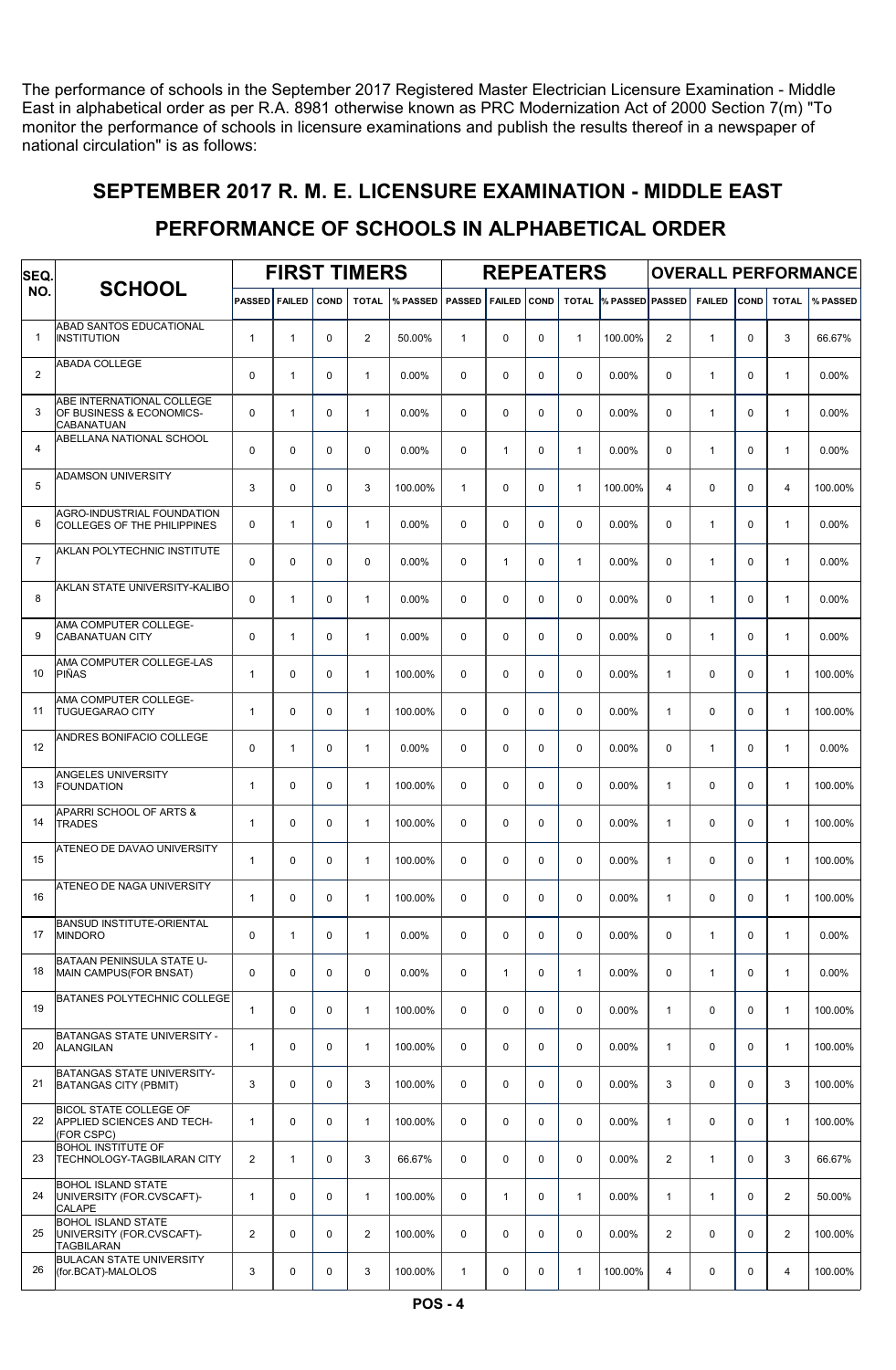| SEQ. |                                                                                    |                      |                |          | <b>FIRST TIMERS</b> |          |               |               |             | <b>REPEATERS</b> |                        |                |                |             |                         | <b>OVERALL PERFORMANCE</b> |
|------|------------------------------------------------------------------------------------|----------------------|----------------|----------|---------------------|----------|---------------|---------------|-------------|------------------|------------------------|----------------|----------------|-------------|-------------------------|----------------------------|
| NO.  | <b>SCHOOL</b>                                                                      | <b>PASSED FAILED</b> |                | COND     | <b>TOTAL</b>        | % PASSED | <b>PASSED</b> | <b>FAILED</b> | <b>COND</b> | <b>TOTAL</b>     | <b>% PASSED PASSED</b> |                | <b>FAILED</b>  | COND        | <b>TOTAL</b>            | % PASSED                   |
| 27   | <b>BURIAS COLLEGE</b>                                                              | $\mathbf{1}$         | 0              | 0        | $\mathbf{1}$        | 100.00%  | $\Omega$      | 0             | 0           | $\Omega$         | 0.00%                  | $\mathbf{1}$   | $\Omega$       | $\Omega$    | $\mathbf{1}$            | 100.00%                    |
| 28   | CABARRUS CATHOLIC COLLEGE                                                          | $\mathbf{1}$         | 0              | 0        | $\mathbf{1}$        | 100.00%  | $\Omega$      | $\mathbf 0$   | 0           | $\mathbf 0$      | $0.00\%$               | $\mathbf{1}$   | $\mathbf 0$    | $\Omega$    | $\mathbf{1}$            | 100.00%                    |
| 29   | CAGAYAN DE ORO COLLEGE                                                             | $\Omega$             | 0              | 0        | $\mathbf 0$         | 0.00%    | $\Omega$      | $\mathbf{1}$  | $\Omega$    | $\mathbf{1}$     | $0.00\%$               | $\Omega$       | $\mathbf{1}$   | $\Omega$    | $\mathbf{1}$            | 0.00%                      |
| 30   | CAGAYAN STATE UNIVERSITY-<br><b>TUGUEGARAO</b>                                     | 2                    | $\mathbf{1}$   | 0        | 3                   | 66.67%   | $\mathbf{1}$  | $\mathbf 0$   | $\mathbf 0$ | $\mathbf{1}$     | 100.00%                | 3              | $\mathbf{1}$   | $\Omega$    | 4                       | 75.00%                     |
| 31   | CAMARINES SUR POLYTECHNIC<br>COLLEGE-NABUA                                         | $\mathbf 0$          | 0              | 0        | $\Omega$            | 0.00%    | $\Omega$      | $\mathbf{1}$  | $\mathbf 0$ | $\mathbf{1}$     | 0.00%                  | $\mathbf 0$    | $\mathbf{1}$   | $\Omega$    | $\mathbf{1}$            | 0.00%                      |
| 32   | CAPIZ STATE UNIVERSITY<br>(CIT)(PSPC)-MAIN CAMPUS                                  | $\mathbf 0$          | $\mathbf{1}$   | 0        | $\mathbf{1}$        | 0.00%    | $\mathbf{1}$  | 0             | 0           | $\mathbf{1}$     | 100.00%                | $\mathbf{1}$   | $\mathbf{1}$   | $\Omega$    | $\overline{2}$          | 50.00%                     |
| 33   | <b>CARAGA STATE UNIVERSITY-</b><br>CABADBARAN, AGUSAN DEL<br><b>NORTE</b>          | $\mathbf{1}$         | 0              | 0        | $\mathbf{1}$        | 100.00%  | $\Omega$      | 0             | 0           | $\Omega$         | $0.00\%$               | $\mathbf{1}$   | $\mathbf 0$    | $\Omega$    | $\mathbf{1}$            | 100.00%                    |
| 34   | CATANDUANES COLLEGE                                                                | $\mathbf{1}$         | 0              | $\Omega$ | $\mathbf{1}$        | 100.00%  | $\Omega$      | 0             | 0           | $\Omega$         | $0.00\%$               | $\mathbf{1}$   | $\Omega$       | $\Omega$    | $\mathbf{1}$            | 100.00%                    |
| 35   | <b>CATANDUANES STATE</b><br>UNIVERSITY - VIRAC                                     | $\mathbf{1}$         | 0              | 0        | $\mathbf{1}$        | 100.00%  | $\Omega$      | 0             | 0           | $\Omega$         | $0.00\%$               | $\mathbf{1}$   | $\mathbf 0$    | $\Omega$    | $\mathbf{1}$            | 100.00%                    |
| 36   | CAVITE STATE UNIVERSITY -<br><b>SILANG CAMPUS</b>                                  | $\mathbf{1}$         | 0              | 0        | $\mathbf{1}$        | 100.00%  | $\Omega$      | $\mathbf 0$   | 0           | $\mathbf 0$      | $0.00\%$               | $\mathbf{1}$   | $\mathbf 0$    | $\Omega$    | $\mathbf{1}$            | 100.00%                    |
| 37   | CAVITE STATE UNIVERSITY (DON<br>SEVERINO AGR'L. COLL.)                             | $\Omega$             | 0              | 0        | $\mathbf 0$         | 0.00%    | $\Omega$      | $\mathbf{1}$  | 0           | $\mathbf{1}$     | 0.00%                  | $\mathbf 0$    | $\mathbf{1}$   | $\Omega$    | $\mathbf{1}$            | 0.00%                      |
| 38   | CEBU INSTITUTE OF<br><b>TECHNOLOGY</b>                                             | $\overline{1}$       | 0              | 0        | $\mathbf{1}$        | 100.00%  | $\mathbf{1}$  | 0             | 0           | $\mathbf{1}$     | 100.00%                | $\overline{2}$ | $\mathbf 0$    | $\Omega$    | 2                       | 100.00%                    |
| 39   | CEBU STATE COLLEGE OF<br><b>SCIENCE &amp; TECHNOLOGY</b><br>SYSTEM(for.CSAT)       | $\mathbf 0$          | $\mathbf{2}$   | 0        | $\overline{2}$      | 0.00%    | $\Omega$      | $\mathbf{1}$  | 0           | $\mathbf{1}$     | 0.00%                  | 0              | 3              | $\Omega$    | 3                       | 0.00%                      |
| 40   | CEBU TECHNOLOGICAL<br>UNIVERSITY-ARGAO (for.CSCST)                                 | $\mathbf{1}$         | 0              | 0        | $\mathbf{1}$        | 100.00%  | $\Omega$      | 0             | 0           | $\mathbf 0$      | $0.00\%$               | $\mathbf{1}$   | $\mathbf 0$    | $\Omega$    | $\mathbf{1}$            | 100.00%                    |
| 41   | <b>CEBU TECHNOLOGICAL</b><br>UNIVERSITY-DANAO (for.CSCST)                          | $\mathbf 0$          | $\mathbf{1}$   | 0        | $\mathbf{1}$        | 0.00%    | $\Omega$      | $\Omega$      | $\Omega$    | $\Omega$         | $0.00\%$               | $\Omega$       | $\mathbf{1}$   | $\Omega$    | $\mathbf{1}$            | 0.00%                      |
| 42   | CEBU TECHNOLOGICAL<br>UNIVERSITY-MAIN (for.CSCST)                                  | $\mathbf{1}$         | 1              | 0        | $\overline{2}$      | 50.00%   | $\Omega$      | 0             | $\Omega$    | $\Omega$         | 0.00%                  | $\mathbf{1}$   | $\mathbf{1}$   | $\Omega$    | $\overline{2}$          | 50.00%                     |
| 43   | CEBU TECHNOLOGICAL<br>UNIVERSITY-TUBURAN (for.CSCST)                               | $\mathbf 0$          | $\mathbf{1}$   | 0        | $\mathbf{1}$        | 0.00%    | $\mathbf 0$   | 0             | 0           | $\mathbf 0$      | 0.00%                  | $\mathbf 0$    | $\mathbf{1}$   | $\Omega$    | $\mathbf{1}$            | 0.00%                      |
| 44   | CENTRAL COLLEGES OF THE<br><b>PHILIPPINES</b>                                      | $\mathsf 0$          | 1              | 0        | $\mathbf{1}$        | 0.00%    | $\mathbf 0$   | 0             | 0           | $\mathbf 0$      | 0.00%                  | $\mathbf 0$    | $\mathbf{1}$   | $\mathbf 0$ | $\mathbf{1}$            | 0.00%                      |
| 45   | CENTRAL LUZON COLLEGE OF<br><b>SCIENCE &amp; TECHNOLOGY-</b><br><b>OLONGAPO</b>    | $\mathbf{1}$         | 1              | 0        | $\overline{2}$      | 50.00%   | $\Omega$      | 0             | 0           | $\mathbf 0$      | 0.00%                  | $\mathbf{1}$   | $\mathbf{1}$   | $\Omega$    | 2                       | 50.00%                     |
| 46   | CENTRAL LUZON COLLEGE OF<br><b>SCIENCE &amp; TECHNOLOGY-SAN</b><br><b>FERNANDO</b> | $\mathbf{2}$         | 0              | 0        | $\overline{2}$      | 100.00%  | $\Omega$      | $\mathbf 0$   | 0           | $\mathbf 0$      | 0.00%                  | $\overline{2}$ | $\mathbf 0$    | $\Omega$    | 2                       | 100.00%                    |
| 47   | CENTRAL PHILIPPINE ADVENTIST<br><b>COLLEGE</b>                                     | $\mathbf{1}$         | 0              | 0        | $\mathbf{1}$        | 100.00%  | $\Omega$      | 0             | 0           | $\mathbf 0$      | 0.00%                  | $\mathbf{1}$   | $\mathbf 0$    | $\Omega$    | $\mathbf{1}$            | 100.00%                    |
| 48   | COLLEGE OF TECHNOLOGICAL<br>SCIENCES-CEBU                                          | $\mathbf{1}$         | 0              | 0        | $\mathbf{1}$        | 100.00%  | $\mathbf 0$   | $\mathbf{1}$  | 0           | $\mathbf{1}$     | 0.00%                  | $\mathbf{1}$   | $\mathbf{1}$   | $\mathbf 0$ | 2                       | 50.00%                     |
| 49   | COLUMBAN COLLEGE-OLONGAPO<br><b>CITY</b>                                           | $\mathbf{1}$         | 0              | 0        | $\mathbf{1}$        | 100.00%  | $\Omega$      | $\mathbf 0$   | 0           | $\mathbf 0$      | 0.00%                  | $\mathbf{1}$   | $\mathbf 0$    | $\Omega$    | $\mathbf{1}$            | 100.00%                    |
| 50   | DIPOLOG SCHOOL OF FISHERIES                                                        | $\overline{1}$       | 0              | 0        | $\mathbf{1}$        | 100.00%  | $\Omega$      | $\mathbf 0$   | 0           | $\mathbf 0$      | 0.00%                  | $\mathbf{1}$   | $\mathbf 0$    | $\Omega$    | $\mathbf{1}$            | 100.00%                    |
| 51   | DON BOSCO COLLEGE-MAKATI                                                           | $\mathbf{1}$         | 0              | 0        | $\mathbf{1}$        | 100.00%  | $\mathbf{1}$  | 0             | 0           | 1                | 100.00%                | $\overline{2}$ | $\mathbf 0$    | $\Omega$    | $\overline{\mathbf{c}}$ | 100.00%                    |
| 52   | DON BOSCO TECHNICAL<br>COLLEGE-MANDALUYONG                                         | $\mathbf 0$          | $\overline{2}$ | 0        | $\overline{2}$      | $0.00\%$ | $\mathbf 0$   | 0             | 0           | $\mathbf 0$      | 0.00%                  | 0              | $\overline{2}$ | $\mathbf 0$ | 2                       | 0.00%                      |
| 53   | DON HONORIO VENTURA<br><b>TECHNOLOGICAL STATE</b><br><b>UNIVERSITY</b>             | $\mathbf{2}$         | 0              | 0        | $\overline{2}$      | 100.00%  | $\Omega$      | $\mathbf 0$   | 0           | $\mathbf 0$      | 0.00%                  | $\overline{2}$ | $\mathbf 0$    | $\Omega$    | $\overline{2}$          | 100.00%                    |
| 54   | <b>DON MARIANO MARCOS</b><br>MEMORIAL STATE UNIVERSITY-<br><b>SAN FERNANDO</b>     | $\mathbf{1}$         | 0              | 0        | $\mathbf{1}$        | 100.00%  | $\Omega$      | $\mathbf 0$   | 0           | $\mathbf 0$      | 0.00%                  | $\mathbf{1}$   | $\mathbf 0$    | $\Omega$    | $\mathbf{1}$            | 100.00%                    |
| 55   | DR. EMILIO B. ESPINOSA SR.<br>MEMORIAL AGRICULTURAL<br><b>COLLEGE</b>              | 3                    | $\overline{c}$ | 0        | 5                   | 60.00%   | $\mathbf 0$   | 2             | 0           | $\overline{2}$   | 0.00%                  | 3              | 4              | $\mathbf 0$ | $\overline{7}$          | 42.86%                     |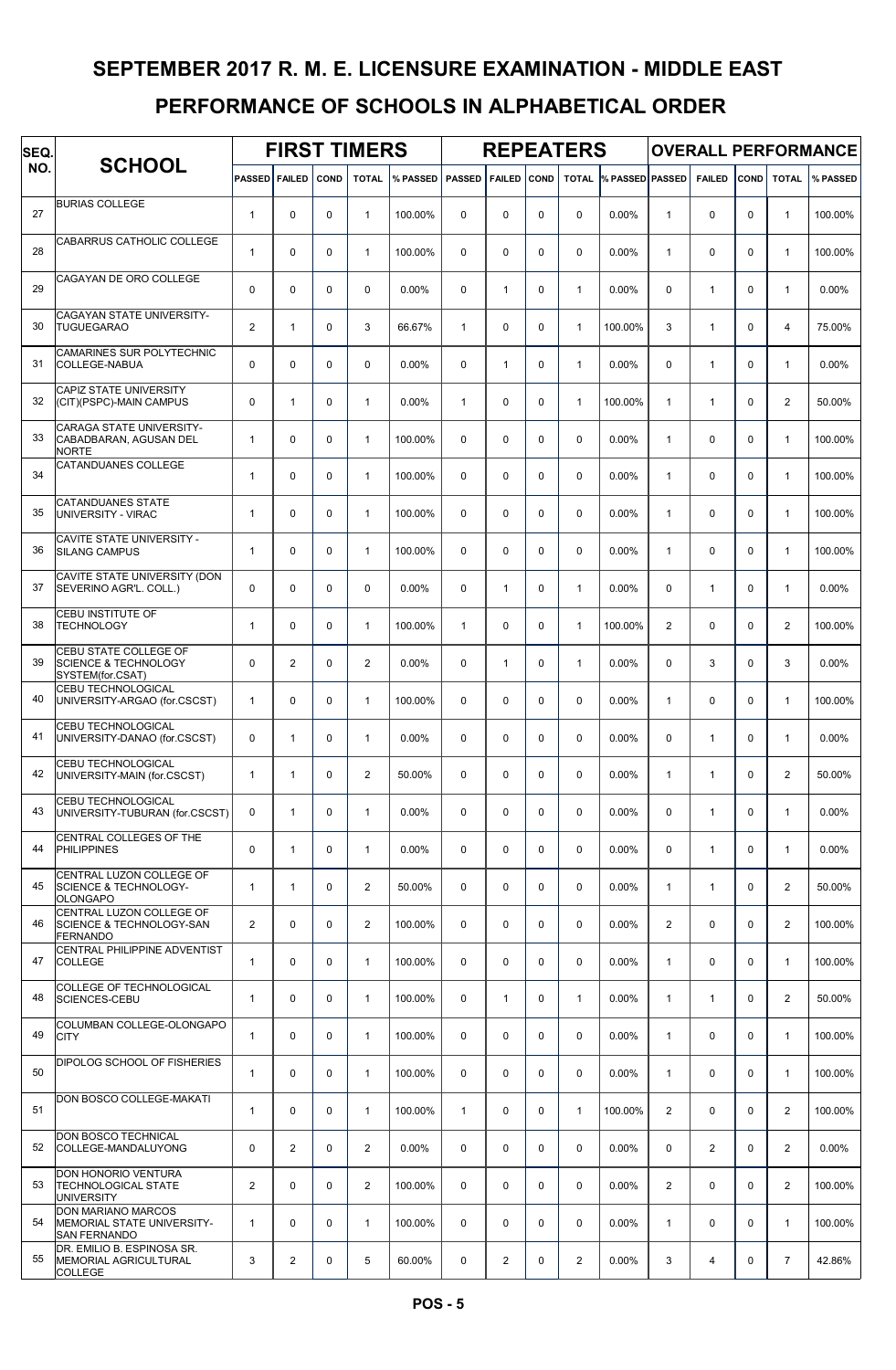| SEQ. |                                                                                     |                      |              |             | <b>FIRST TIMERS</b> |          |                |               |             | <b>REPEATERS</b> |                 |                |               |             |                | <b>OVERALL PERFORMANCE</b> |
|------|-------------------------------------------------------------------------------------|----------------------|--------------|-------------|---------------------|----------|----------------|---------------|-------------|------------------|-----------------|----------------|---------------|-------------|----------------|----------------------------|
| NO.  | <b>SCHOOL</b>                                                                       | <b>PASSED FAILED</b> |              | COND        | <b>TOTAL</b>        | % PASSED | <b>PASSED</b>  | <b>FAILED</b> | <b>COND</b> | <b>TOTAL</b>     | % PASSED PASSED |                | <b>FAILED</b> | COND        | <b>TOTAL</b>   | % PASSED                   |
| 56   | DUMLAO TECHNOLOGICAL<br><b>INSTITUTE</b>                                            | $\mathbf 0$          | 0            | $\mathbf 0$ | $\mathbf 0$         | 0.00%    | $\mathbf{1}$   | 0             | 0           | $\mathbf{1}$     | 100.00%         | $\mathbf{1}$   | 0             | $\mathbf 0$ | $\mathbf{1}$   | 100.00%                    |
| 57   | EASTERN SAMAR INSTITUTE OF<br><b>TECHNOLOGY</b>                                     | $\mathbf 0$          | 0            | $\mathbf 0$ | $\mathbf 0$         | 0.00%    | $\mathbf 0$    | $\mathbf{1}$  | 0           | $\mathbf{1}$     | 0.00%           | $\mathbf 0$    | $\mathbf{1}$  | $\mathbf 0$ | $\mathbf{1}$   | 0.00%                      |
| 58   | <b>EASTERN SAMAR STATE</b><br>UNIVERSITY - BORONGAN                                 | $\mathbf 0$          | $\mathbf{1}$ | $\mathbf 0$ | $\mathbf{1}$        | 0.00%    | $\mathbf 0$    | 0             | 0           | 0                | 0.00%           | $\mathbf 0$    | $\mathbf{1}$  | $\Omega$    | $\mathbf{1}$   | 0.00%                      |
| 59   | <b>EASTERN SAMAR STATE</b><br>UNIVERSITY - GUIUAN CAMPUS                            | $\mathbf 0$          | 3            | $\mathbf 0$ | 3                   | 0.00%    | $\mathbf 0$    | 0             | 0           | 0                | 0.00%           | 0              | 3             | $\mathbf 0$ | 3              | 0.00%                      |
| 60   | <b>EASTERN VISAYAS STATE</b><br>UNIVERSITY (for.L.I.T.)TACLOBAN                     | $\mathbf{1}$         | $\mathbf 0$  | $\mathbf 0$ | $\overline{1}$      | 100.00%  | $\overline{2}$ | $\mathbf{1}$  | 0           | 3                | 66.67%          | 3              | $\mathbf{1}$  | $\mathbf 0$ | $\overline{4}$ | 75.00%                     |
| 61   | EULOGIO (AMANG) RODRIGUEZ<br><b>INSTITUTE OF SCIENCE &amp;</b><br><b>TECHNOLOGY</b> | $\mathbf{1}$         | $\mathbf{1}$ | $\mathbf 0$ | $\mathbf{2}$        | 50.00%   | $\mathbf 0$    | 0             | 0           | 0                | 0.00%           | $\mathbf{1}$   | $\mathbf{1}$  | $\Omega$    | $\overline{2}$ | 50.00%                     |
| 62   | <b>FEATI UNIVERSITY</b>                                                             | $\mathbf 0$          | $\mathbf{1}$ | $\mathbf 0$ | $\mathbf{1}$        | 0.00%    | $\Omega$       | 0             | 0           | 0                | 0.00%           | $\mathbf 0$    | $\mathbf{1}$  | $\Omega$    | $\mathbf{1}$   | 0.00%                      |
| 63   | FLORENCIO L. VARGAS COLLEGE-<br><b>TUGUEGARAO</b>                                   | $\mathbf 0$          | 0            | $\mathbf 0$ | $\mathbf 0$         | 0.00%    | $\mathbf{1}$   | 0             | 0           | $\mathbf{1}$     | 100.00%         | $\mathbf{1}$   | 0             | $\Omega$    | $\mathbf{1}$   | 100.00%                    |
| 64   | <b>FORTRESS COLLEGE</b>                                                             | $\mathbf 0$          | 0            | $\mathbf 0$ | $\mathbf 0$         | 0.00%    | $\mathbf{1}$   | 0             | 0           | $\mathbf{1}$     | 100.00%         | $\mathbf{1}$   | 0             | $\Omega$    | $\mathbf{1}$   | 100.00%                    |
| 65   | <b>GOLDEN GATE COLLEGES</b>                                                         | $\overline{2}$       | $\mathbf 0$  | $\mathbf 0$ | $\overline{2}$      | 100.00%  | $\mathbf 0$    | 0             | 0           | $\mathbf 0$      | 0.00%           | $\overline{2}$ | 0             | $\mathbf 0$ | 2              | 100.00%                    |
| 66   | <b>GUIMARAS STATE COLLEGE</b><br>(GUIMARAS POLY. COLL.)                             | $\mathbf 0$          | $\mathbf 0$  | $\mathbf 0$ | $\mathbf 0$         | 0.00%    | $\mathbf{1}$   | 0             | 0           | $\mathbf{1}$     | 100.00%         | $\mathbf{1}$   | 0             | $\mathbf 0$ | $\mathbf{1}$   | 100.00%                    |
| 67   | <b>GUZMAN INSTITUTE OF</b><br><b>TECHNOLOGY</b>                                     | $\mathbf 0$          | $\mathbf 0$  | $\mathbf 0$ | $\mathbf 0$         | 0.00%    | $\mathbf{1}$   | 0             | 0           | $\mathbf{1}$     | 100.00%         | $\mathbf{1}$   | 0             | $\mathbf 0$ | $\mathbf{1}$   | 100.00%                    |
| 68   | HOLY ANGEL UNIVERSITY                                                               | $\mathbf 0$          | $\mathbf{1}$ | $\mathbf 0$ | $\mathbf{1}$        | 0.00%    | $\mathbf 0$    | 0             | 0           | 0                | 0.00%           | $\mathbf 0$    | $\mathbf{1}$  | $\Omega$    | $\mathbf{1}$   | 0.00%                      |
| 69   | HOLY CROSS COLLEGE OF<br><b>CARIGARA</b>                                            | $\mathbf{1}$         | $\mathbf 0$  | $\mathbf 0$ | $\mathbf{1}$        | 100.00%  | $\Omega$       | 0             | 0           | $\mathbf 0$      | 0.00%           | $\mathbf{1}$   | 0             | $\Omega$    | $\mathbf{1}$   | 100.00%                    |
| 70   | HOLY NAME UNIVERSITY<br>(for.DIVINE WORD-TAGBILARAN)                                | $\mathbf 0$          | $\mathbf{1}$ | $\mathbf 0$ | $\mathbf{1}$        | 0.00%    | $\Omega$       | 0             | 0           | 0                | 0.00%           | $\mathbf 0$    | $\mathbf{1}$  | $\Omega$    | $\mathbf{1}$   | 0.00%                      |
| 71   | IETI COLLEGE OF SCIENCE AND<br><b>TECHNOLOGY</b>                                    | $\mathbf{1}$         | 0            | $\mathbf 0$ | $\mathbf{1}$        | 100.00%  | $\Omega$       | 0             | 0           | 0                | 0.00%           | $\mathbf{1}$   | 0             | $\Omega$    | $\mathbf{1}$   | 100.00%                    |
| 72   | ILOILO SCIENCE & TECH.<br>UNIV. (FOR WVCST)-MAIN CAMPUS                             | $\mathbf 0$          | 0            | 0           | $\mathbf 0$         | 0.00%    | $\mathbf 0$    | $\mathbf{1}$  | 0           | $\mathbf{1}$     | 0.00%           | 0              | $\mathbf{1}$  | $\mathbf 0$ | $\mathbf{1}$   | 0.00%                      |
| 73   | ISABELA STATE UNIVERSITY-<br>CAUAYAN (for.C.POLY.COLL.)                             | $\mathsf 0$          | $\mathbf{1}$ | 0           | $\mathbf{1}$        | 0.00%    | $\mathbf 0$    | 0             | 0           | $\mathbf 0$      | 0.00%           | $\pmb{0}$      | $\mathbf{1}$  | $\mathbf 0$ | $\mathbf{1}$   | 0.00%                      |
| 74   | ISABELA STATE UNIVERSITY-<br><b>ILAGAN</b>                                          | $\pmb{0}$            | 0            | $\mathbf 0$ | $\mathbf 0$         | 0.00%    | $\mathbf 0$    | $\mathbf{1}$  | 0           | $\mathbf{1}$     | 0.00%           | $\mathbf 0$    | $\mathbf{1}$  | $\mathbf 0$ | $\mathbf{1}$   | 0.00%                      |
| 75   | JOSE RIZAL MEMORIAL STATE<br>UNIVERSITY-SIOCON CAMPUS                               | $\mathbf 0$          | 0            | $\mathbf 0$ | $\mathbf 0$         | 0.00%    | $\mathbf{1}$   | 0             | 0           | $\mathbf{1}$     | 100.00%         | $\mathbf{1}$   | 0             | $\Omega$    | $\mathbf{1}$   | 100.00%                    |
| 76   | JOSEFINA H. CERILLES STATE<br>COLLEGE-SUMINOT                                       | $\pmb{0}$            | $\mathbf{1}$ | 0           | $\mathbf{1}$        | 0.00%    | $\mathbf 0$    | 0             | 0           | $\mathbf 0$      | 0.00%           | $\mathbf 0$    | $\mathbf{1}$  | $\mathbf 0$ | $\mathbf{1}$   | 0.00%                      |
| 77   | KING'S COLL. OF THE<br>PHILIPPINES-BAMBANG INC.(ELC,<br>INC)                        | $\mathbf{1}$         | 0            | 0           | $\mathbf{1}$        | 100.00%  | $\mathbf 0$    | 0             | 0           | $\mathbf 0$      | 0.00%           | $\mathbf{1}$   | 0             | $\mathbf 0$ | $\mathbf{1}$   | 100.00%                    |
| 78   | LAGUNA STATE POLYTECHNIC<br>UNIV-SN PABLO(LSPC)                                     | $\mathbf{1}$         | $\mathbf{1}$ | 0           | $\overline{2}$      | 50.00%   | $\mathbf 0$    | 0             | 0           | $\mathbf 0$      | 0.00%           | $\mathbf{1}$   | $\mathbf{1}$  | $\mathbf 0$ | $\overline{2}$ | 50.00%                     |
| 79   | LEMERY POLYTECHNIC COLLEGE                                                          | $\mathbf{1}$         | 0            | 0           | $\mathbf{1}$        | 100.00%  | $\mathbf 0$    | 0             | 0           | $\mathbf 0$      | 0.00%           | $\mathbf{1}$   | 0             | $\mathbf 0$ | $\mathbf{1}$   | 100.00%                    |
| 80   | LICEO DE AGUSAN                                                                     | $\mathbf{1}$         | 0            | 0           | $\mathbf{1}$        | 100.00%  | $\mathbf 0$    | 0             | 0           | $\mathbf 0$      | 0.00%           | $\mathbf{1}$   | 0             | $\mathbf 0$ | $\mathbf{1}$   | 100.00%                    |
| 81   | LIPA CITY COLLEGES                                                                  | $\mathbf{1}$         | 0            | 0           | $\mathbf{1}$        | 100.00%  | $\mathbf 0$    | 0             | 0           | $\mathbf 0$      | 0.00%           | $\mathbf{1}$   | 0             | $\mathbf 0$ | $\mathbf{1}$   | 100.00%                    |
| 82   | LYCEUM NORTHWESTERN UNIV-<br><b>DAGUPAN CITY</b>                                    | $\pmb{0}$            | $\mathbf{1}$ | $\mathbf 0$ | $\mathbf{1}$        | 0.00%    | $\mathbf 0$    | 0             | 0           | $\mathbf 0$      | 0.00%           | $\mathbf 0$    | $\mathbf{1}$  | $\Omega$    | $\mathbf{1}$   | 0.00%                      |
| 83   | LYCEUM OF THE PHILIPPINES<br>UNIVERSITY-MANILA                                      | $\pmb{0}$            | $\mathbf{1}$ | $\mathbf 0$ | $\mathbf{1}$        | 0.00%    | $\mathbf 0$    | 0             | 0           | 0                | 0.00%           | $\mathbf 0$    | $\mathbf{1}$  | $\mathbf 0$ | $\mathbf{1}$   | 0.00%                      |
| 84   | <b>MARIANO MARCOS STATE</b><br>UNIVERSITY-BATAC                                     | $\pmb{0}$            | 1            | 0           | $\mathbf{1}$        | 0.00%    | 0              | 0             | 0           | 0                | 0.00%           | 0              | 1             | 0           | $\mathbf{1}$   | $0.00\%$                   |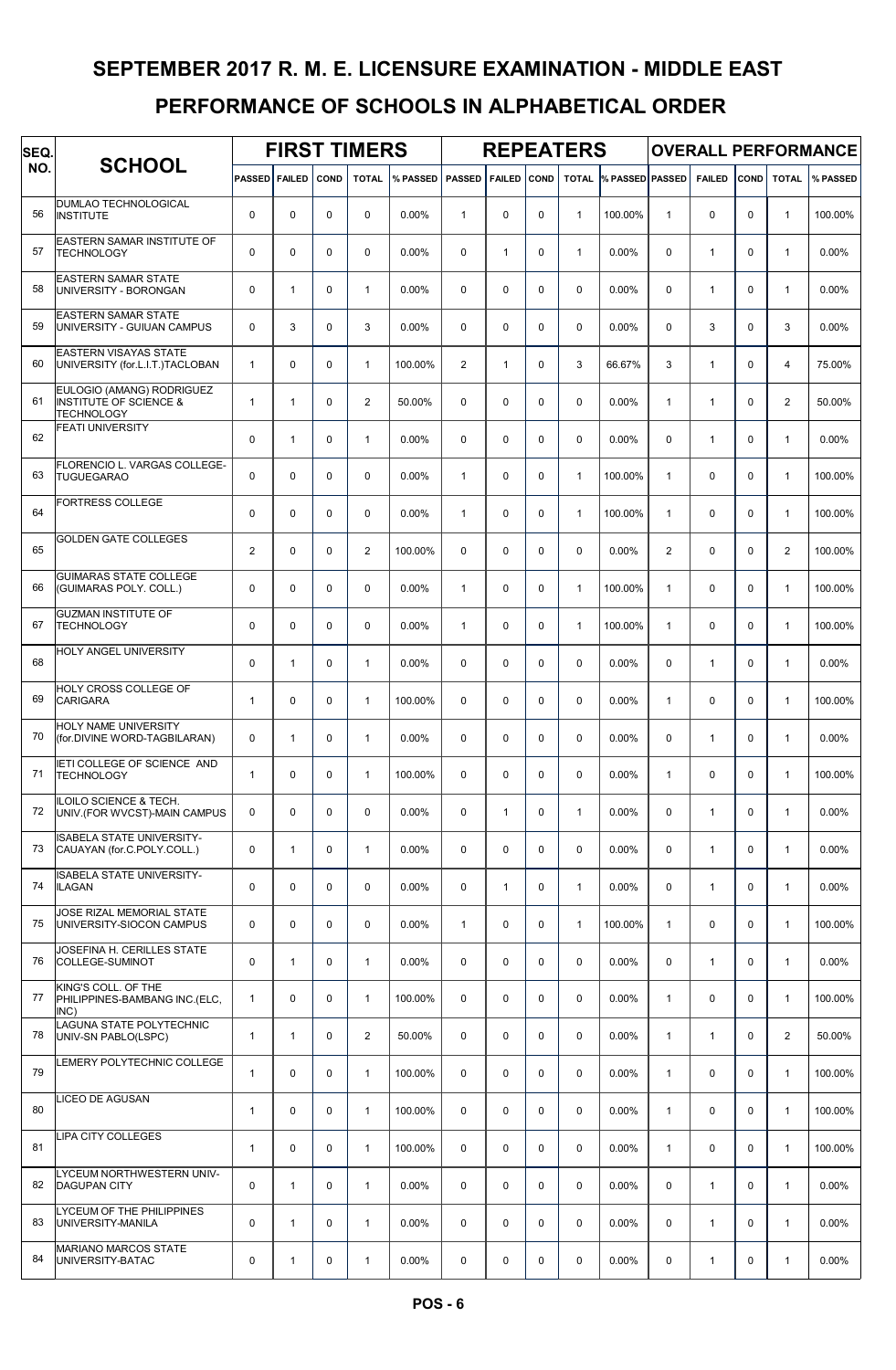| SEQ. |                                                                                    |                |                |             | <b>FIRST TIMERS</b> |          |                |               |             | <b>REPEATERS</b> |                        |                |               |             |                | <b>OVERALL PERFORMANCE</b> |
|------|------------------------------------------------------------------------------------|----------------|----------------|-------------|---------------------|----------|----------------|---------------|-------------|------------------|------------------------|----------------|---------------|-------------|----------------|----------------------------|
| NO.  | <b>SCHOOL</b>                                                                      | <b>PASSED</b>  | <b>FAILED</b>  | COND        | <b>TOTAL</b>        | % PASSED | <b>PASSED</b>  | <b>FAILED</b> | COND        | <b>TOTAL</b>     | <b>% PASSED PASSED</b> |                | <b>FAILED</b> | COND        | <b>TOTAL</b>   | % PASSED                   |
| 85   | <b>MARIKINA POLYTECHNIC</b><br>COLLEGE(for.MARIKINA INST. OF<br>SCI&TECH)          | $\overline{2}$ | $\mathbf{1}$   | $\mathbf 0$ | 3                   | 66.67%   | $\Omega$       | $\mathbf{1}$  | $\Omega$    | $\mathbf{1}$     | 0.00%                  | $\overline{2}$ | 2             | $\Omega$    | $\overline{4}$ | 50.00%                     |
| 86   | MARINDUQUE STATE COLLEGE-<br><b>BOAC</b>                                           | $\overline{2}$ | $\mathbf 0$    | $\mathbf 0$ | $\overline{2}$      | 100.00%  | $\Omega$       | 0             | $\mathbf 0$ | $\mathbf 0$      | 0.00%                  | $\overline{2}$ | $\mathbf 0$   | $\mathbf 0$ | $\mathbf{2}$   | 100.00%                    |
| 87   | <b>MARINERS POLYTECHNIC</b><br>COLLEGE FOUNDATION-BARAS                            | $\mathbf 0$    | $\mathbf{1}$   | $\mathbf 0$ | $\mathbf{1}$        | $0.00\%$ | $\Omega$       | $\Omega$      | $\Omega$    | $\Omega$         | $0.00\%$               | $\Omega$       | $\mathbf{1}$  | $\Omega$    | 1              | 0.00%                      |
| 88   | MARINERS POLYTECHNIC<br><b>COLLEGE FOUNDATION-</b><br>PANGANIBAN                   | $\mathbf{1}$   | 0              | $\mathbf 0$ | $\overline{1}$      | 100.00%  | $\Omega$       | 0             | $\Omega$    | $\Omega$         | 0.00%                  | $\mathbf{1}$   | $\mathbf 0$   | $\Omega$    | $\mathbf{1}$   | 100.00%                    |
| 89   | MFI FOUNDATION, INC. (FOR<br>MERALCO FOUND. INC.) -PASIG                           | $\overline{c}$ | 0              | 0           | $\overline{2}$      | 100.00%  | $\Omega$       | $\Omega$      | $\Omega$    | $\Omega$         | 0.00%                  | $\overline{c}$ | $\mathbf 0$   | $\Omega$    | $\mathbf{2}$   | 100.00%                    |
| 90   | MINDANAO ELECTRONICS<br><b>INSTITUTE-SCHOOL OF</b><br><b>MIDWIFERY</b>             | $\mathbf 0$    | $\mathbf 0$    | $\mathbf 0$ | $\Omega$            | 0.00%    | $\Omega$       | $\mathbf{1}$  | $\mathbf 0$ | $\mathbf{1}$     | 0.00%                  | 0              | $\mathbf{1}$  | $\Omega$    | 1              | 0.00%                      |
| 91   | MINDANAO POLYTECHNIC STATE<br>COLLEGE (DMMMPSC)                                    | $\mathbf{1}$   | 0              | $\Omega$    | $\mathbf{1}$        | 100.00%  | $\Omega$       | $\Omega$      | $\Omega$    | $\Omega$         | $0.00\%$               | $\mathbf{1}$   | $\Omega$      | $\Omega$    | 1              | 100.00%                    |
| 92   | MINDANAO STATE UNIVERSITY-<br>(MAIGO SAT)                                          | $\mathbf{1}$   | 0              | $\Omega$    | $\mathbf{1}$        | 100.00%  | $\Omega$       | $\Omega$      | $\Omega$    | $\Omega$         | $0.00\%$               | $\mathbf{1}$   | $\Omega$      | 0           | 1              | 100.00%                    |
| 93   | MINDANAO STATE UNIVERSITY-<br><b>GEN. SANTOS CITY</b>                              | $\mathbf{1}$   | 0              | 0           | $\mathbf{1}$        | 100.00%  | $\Omega$       | $\Omega$      | $\Omega$    | $\Omega$         | 0.00%                  | $\mathbf{1}$   | $\Omega$      | $\Omega$    | 1              | 100.00%                    |
| 94   | MINDANAO STATE UNIVERSITY-<br>ILIGAN INSTITUTE OF<br><b>TECHNOLOGY</b>             | $\overline{2}$ | $\mathbf 0$    | $\mathbf 0$ | $\overline{2}$      | 100.00%  | $\Omega$       | 0             | $\mathbf 0$ | $\mathbf 0$      | 0.00%                  | $\overline{2}$ | $\mathbf 0$   | $\Omega$    | $\mathbf{2}$   | 100.00%                    |
| 95   | MINDANAO UNIVERSITY OF<br><b>SCIENCE &amp; TECHNOLOGY-CDO</b>                      | $\mathbf 0$    | 0              | $\mathbf 0$ | $\mathbf 0$         | $0.00\%$ | $\mathbf{1}$   | $\Omega$      | $\mathbf 0$ | $\mathbf{1}$     | 100.00%                | $\mathbf{1}$   | $\mathbf 0$   | $\Omega$    | $\mathbf{1}$   | 100.00%                    |
| 96   | MISAMIS ORIENTAL STATE<br><b>COLLEGE OF AGRICULTURE &amp;</b><br><b>TECHNOLOGY</b> | $\Omega$       | $\mathbf{1}$   | $\mathbf 0$ | $\mathbf{1}$        | 0.00%    | $\Omega$       | 0             | $\Omega$    | $\Omega$         | $0.00\%$               | $\Omega$       | $\mathbf{1}$  | $\Omega$    | 1              | 0.00%                      |
| 97   | MISAMIS UNIVERSITY-OZAMIS CITY                                                     | $\mathbf 0$    | $\mathbf{1}$   | 0           | $\mathbf{1}$        | 0.00%    | $\mathbf{1}$   | $\Omega$      | $\Omega$    | $\mathbf{1}$     | 100.00%                | $\mathbf{1}$   | $\mathbf{1}$  | $\Omega$    | $\mathbf{2}$   | 50.00%                     |
| 98   | NATIONAL COLLEGE OF SCIENCE<br>& TECHNOLOGY-SAN FERNANDO                           | $\Omega$       | $\mathbf{1}$   | $\mathbf 0$ | $\mathbf{1}$        | 0.00%    | $\Omega$       | $\Omega$      | $\Omega$    | $\Omega$         | 0.00%                  | $\Omega$       | $\mathbf{1}$  | $\Omega$    | 1              | 0.00%                      |
| 99   | NATIONAL UNIVERSITY-MANILA                                                         | $\mathbf{1}$   | 0              | $\Omega$    | $\mathbf{1}$        | 100.00%  | $\Omega$       | $\mathbf{1}$  | $\Omega$    | $\mathbf{1}$     | $0.00\%$               | $\mathbf{1}$   | $\mathbf{1}$  | $\Omega$    | $\mathbf{2}$   | 50.00%                     |
| 100  | <b>NEGROS ORIENTAL STATE</b><br>UNIVERSITY (CVPC)-BAIS CAMPUS                      | $\mathbf 0$    | $\mathbf{1}$   | $\mathbf 0$ | $\mathbf{1}$        | $0.00\%$ | $\Omega$       | $\Omega$      | $\Omega$    | $\Omega$         | 0.00%                  | $\Omega$       | $\mathbf{1}$  | $\Omega$    | 1              | 0.00%                      |
| 101  | NEGROS ORIENTAL STATE<br>UNIVERSITY (CVPC)-BAYAWAN                                 | $\mathbf{1}$   | 0              | $\mathbf 0$ | $\mathbf{1}$        | 100.00%  | 0              | 0             | $\mathbf 0$ | $\mathbf 0$      | 0.00%                  | $\mathbf{1}$   | $\mathbf 0$   | $\mathbf 0$ | 1              | 100.00%                    |
| 102  | NEGROS ORIENTAL STATE<br>UNIVERSITY (CVPC)-DUMAGUETE                               | $\mathbf{1}$   | $\mathbf{1}$   | 0           | $\overline{2}$      | 50.00%   | 0              | 0             | $\mathbf 0$ | $\mathbf 0$      | 0.00%                  | $\mathbf{1}$   | $\mathbf{1}$  | 0           | $\overline{2}$ | 50.00%                     |
| 103  | NEW NORTHERN MINDANAO<br><b>COLLEGE</b>                                            | $\mathbf{1}$   | 0              | $\mathbf 0$ | $\mathbf{1}$        | 100.00%  | 0              | 0             | $\mathbf 0$ | $\mathbf 0$      | 0.00%                  | $\mathbf{1}$   | $\mathbf 0$   | 0           | 1              | 100.00%                    |
| 104  | NORTHERN ILOILO POLYTECHNIC<br>STATE COLL-BATAD, ILOILO CITY                       | $\mathbf 0$    | $\mathbf{1}$   | $\mathbf 0$ | $\mathbf{1}$        | 0.00%    | 0              | 0             | $\mathbf 0$ | $\mathbf 0$      | 0.00%                  | 0              | $\mathbf{1}$  | $\Omega$    | 1              | 0.00%                      |
| 105  | NORTHWEST SAMAR STATE<br>UNIVERSITY (FOR.TIBURCIO<br>TANCINCO)                     | $\mathbf 0$    | $\mathbf{1}$   | $\mathbf 0$ | $\mathbf{1}$        | 0.00%    | 0              | 0             | $\mathbf 0$ | $\mathbf 0$      | 0.00%                  | 0              | $\mathbf{1}$  | $\Omega$    | 1              | 0.00%                      |
| 106  | NORTHWESTERN VISAYAN<br><b>COLLEGES</b>                                            | $\mathbf{1}$   | 0              | $\mathbf 0$ | $\mathbf{1}$        | 100.00%  | $\mathbf 0$    | 0             | $\mathbf 0$ | $\mathbf 0$      | 0.00%                  | $\mathbf{1}$   | $\mathbf 0$   | 0           | 1              | 100.00%                    |
| 107  | NUEVA ECIJA UNIVERSITY OF<br><b>SCIENCE &amp; TECHNOLOGY-</b><br>CABANATUAN)       | $\overline{2}$ | 0              | $\mathbf 0$ | $\overline{2}$      | 100.00%  | $\overline{2}$ | 0             | $\mathbf 0$ | $\overline{2}$   | 100.00%                | 4              | $\mathbf 0$   | 0           | 4              | 100.00%                    |
| 108  | NUEVA VIZCAYA STATE<br>UNIVERSITY (NVPC)-BAMBANG                                   | $\overline{2}$ | $\mathbf{1}$   | 0           | 3                   | 66.67%   | $\mathbf 0$    | 0             | $\mathbf 0$ | $\mathbf 0$      | 0.00%                  | $\overline{2}$ | $\mathbf{1}$  | $\mathbf 0$ | 3              | 66.67%                     |
| 109  | PALAWAN STATE UNIVERSITY-P.<br><b>PRINCESA</b>                                     | $\mathbf 0$    | 0              | $\mathbf 0$ | $\mathbf 0$         | 0.00%    | $\mathbf{1}$   | 0             | $\mathbf 0$ | $\mathbf{1}$     | 100.00%                | $\mathbf{1}$   | $\mathbf 0$   | $\mathbf 0$ | 1              | 100.00%                    |
| 110  | PALOMPON INSTITUTE OF<br>TECHNOLOGY-PALOMPON                                       | $\mathbf{1}$   | 0              | 0           | $\mathbf{1}$        | 100.00%  | $\mathbf 0$    | 0             | $\mathbf 0$ | $\mathbf 0$      | 0.00%                  | $\mathbf{1}$   | $\mathbf 0$   | $\mathbf 0$ | $\mathbf{1}$   | 100.00%                    |
| 111  | PAMANTASAN NG LUNGSOD NG<br>MUNTINLUPA (MPC)                                       | $\mathbf 0$    | $\overline{2}$ | $\mathbf 0$ | $\overline{2}$      | 0.00%    | $\mathbf 0$    | 0             | $\mathbf 0$ | $\mathbf 0$      | 0.00%                  | 0              | $\mathbf{2}$  | $\mathbf 0$ | $\overline{2}$ | 0.00%                      |
|      | PANGASINAN STATE UNIVERSITY-<br>112 ASINGAN                                        | $\mathbf{1}$   | 0              | $\mathbf 0$ | $\mathbf{1}$        | 100.00%  | $\mathbf 0$    | 0             | $\mathbf 0$ | $\mathbf 0$      | 0.00%                  | $\mathbf{1}$   | $\mathbf 0$   | $\Omega$    | 1              | 100.00%                    |
| 113  | PANGASINAN STATE UNIVERSITY-<br>LINGAYEN                                           | 0              | 0              | 0           | 0                   | 0.00%    | 1              | 0             | 0           | $\mathbf{1}$     | 100.00%                | 1              | 0             | 0           | 1              | 100.00%                    |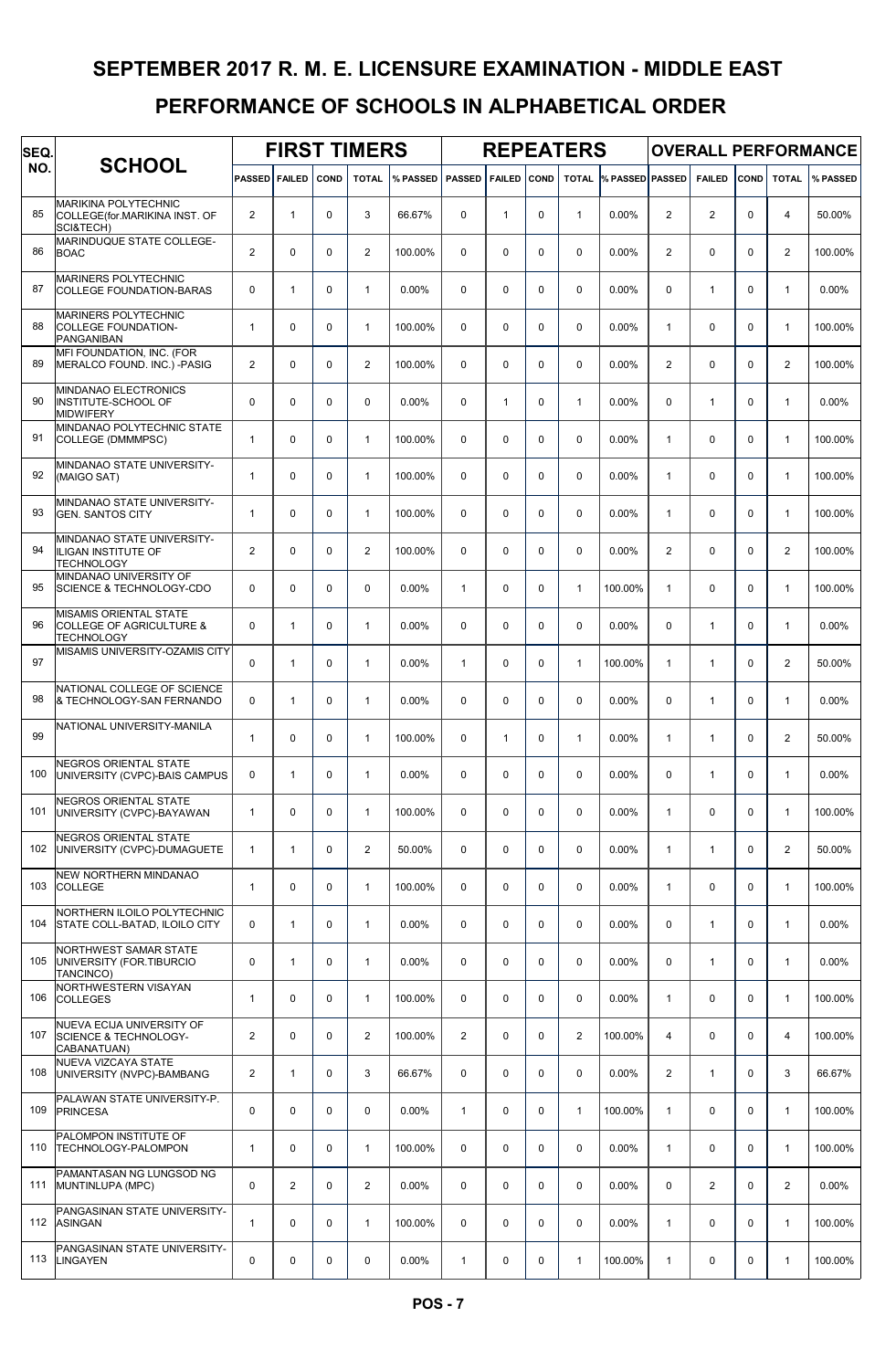| SEQ. |                                                                         |                      |              |             | <b>FIRST TIMERS</b> |          |               |               |             | <b>REPEATERS</b> |                 |                |               |              |                | <b>OVERALL PERFORMANCE</b> |
|------|-------------------------------------------------------------------------|----------------------|--------------|-------------|---------------------|----------|---------------|---------------|-------------|------------------|-----------------|----------------|---------------|--------------|----------------|----------------------------|
| NO.  | <b>SCHOOL</b>                                                           | <b>PASSED FAILED</b> |              | COND        | <b>TOTAL</b>        | % PASSED | <b>PASSED</b> | <b>FAILED</b> | COND        | <b>TOTAL</b>     | % PASSED PASSED |                | <b>FAILED</b> | COND         | <b>TOTAL</b>   | % PASSED                   |
| 114  | PANGASINAN STATE UNIVERSITY-<br><b>URDANETA</b>                         | $\mathbf 0$          | $\mathbf{1}$ | $\mathbf 0$ | $\mathbf{1}$        | $0.00\%$ | 0             | 0             | $\mathbf 0$ | $\mathbf 0$      | $0.00\%$        | $\mathbf 0$    | $\mathbf{1}$  | $\mathbf 0$  | $\mathbf{1}$   | 0.00%                      |
| 115  | PARTIDO STATE UNIVERSITY-<br>(GOA)GAO                                   | 0                    | $\mathbf{1}$ | $\mathbf 0$ | $\mathbf{1}$        | $0.00\%$ | 0             | 0             | $\mathbf 0$ | $\mathbf 0$      | $0.00\%$        | $\mathbf 0$    | $\mathbf{1}$  | $\mathbf 0$  | $\mathbf{1}$   | 0.00%                      |
| 116  | PATEROS TECHNOLOGICAL<br>COLLEGE                                        | 0                    | $\mathbf{1}$ | $\mathbf 0$ | $\mathbf{1}$        | $0.00\%$ | $\Omega$      | 0             | $\mathbf 0$ | $\mathbf 0$      | $0.00\%$        | $\mathbf 0$    | $\mathbf{1}$  | $\mathbf 0$  | $\mathbf{1}$   | 0.00%                      |
| 117  | PHILIPPINE ELECTRONICS &<br>COMMUNICATION INST. OF<br><b>TECHNOLOGY</b> | $\mathbf 0$          | $\mathbf{1}$ | 0           | $\mathbf{1}$        | $0.00\%$ | 0             | 0             | $\mathbf 0$ | 0                | $0.00\%$        | $\mathbf 0$    | $\mathbf{1}$  | $\mathbf 0$  | $\mathbf{1}$   | 0.00%                      |
| 118  | PHILIPPINE STATE COLLEGE OF<br>AERONAUTICS-PASAY                        | 0                    | $\mathbf 0$  | $\mathbf 0$ | $\mathbf 0$         | 0.00%    | 0             | $\mathbf{1}$  | $\mathbf 0$ | $\mathbf{1}$     | 0.00%           | $\mathbf 0$    | $\mathbf{1}$  | $\mathbf 0$  | $\mathbf{1}$   | 0.00%                      |
| 119  | PLT COLLEGE., INC -<br><b>GUINOBATAN, ALBAY</b>                         | $\mathbf{1}$         | 0            | 0           | $\mathbf{1}$        | 100.00%  | 0             | 0             | $\mathbf 0$ | $\mathbf 0$      | $0.00\%$        | $\mathbf{1}$   | $\mathbf 0$   | $\mathbf 0$  | $\mathbf{1}$   | 100.00%                    |
| 120  | POLYTECHNIC UNIVERSITY OF<br>THE PHILIPPINES-MAIN-STA. MESA             | $\overline{2}$       | $\mathbf{1}$ | 0           | 3                   | 66.67%   | $\Omega$      | 0             | $\mathbf 0$ | $\mathbf 0$      | $0.00\%$        | $\overline{2}$ | $\mathbf{1}$  | $\Omega$     | 3              | 66.67%                     |
| 121  | POWER SCHOOL OF<br>TECHNOLOGY - TANZA CAVITE                            | $\mathbf{1}$         | 0            | 0           | $\mathbf{1}$        | 100.00%  | 0             | $\Omega$      | $\mathbf 0$ | $\mathbf 0$      | $0.00\%$        | $\mathbf{1}$   | $\mathbf 0$   | $\Omega$     | $\mathbf{1}$   | 100.00%                    |
| 122  | QUEZON CITY POLYTECHNIC<br><b>UNIVERSITY</b>                            | $\overline{2}$       | $\mathbf{1}$ | $\mathbf 0$ | 3                   | 66.67%   | $\mathbf 0$   | 0             | $\mathbf 0$ | $\mathbf 0$      | 0.00%           | 2              | $\mathbf{1}$  | $\mathbf 0$  | 3              | 66.67%                     |
| 123  | <b>RAMON MAGSAYSAY</b><br>TECHNOLOGICAL UNIVERSITY-IBA                  | $\mathbf{1}$         | $\mathbf 0$  | $\mathbf 0$ | $\mathbf{1}$        | 100.00%  | $\mathbf 0$   | 0             | $\mathbf 0$ | $\mathbf 0$      | $0.00\%$        | $\mathbf{1}$   | $\mathbf 0$   | $\mathbf 0$  | $\mathbf{1}$   | 100.00%                    |
| 124  | RIZAL TECHNOLOGICAL<br><b>UNIVERSITY</b>                                | 0                    | $\mathbf{1}$ | $\mathbf 0$ | $\mathbf{1}$        | $0.00\%$ | $\mathbf{1}$  | 0             | $\mathbf 0$ | $\mathbf{1}$     | 100.00%         | $\mathbf{1}$   | $\mathbf{1}$  | $\Omega$     | $\overline{2}$ | 50.00%                     |
| 125  | SAINT AUGUSTINE COLLEGE                                                 | 0                    | $\mathbf{1}$ | 0           | $\mathbf{1}$        | $0.00\%$ | 0             | 0             | $\mathbf 0$ | $\mathbf 0$      | $0.00\%$        | $\mathbf 0$    | $\mathbf{1}$  | $\mathbf 0$  | $\mathbf{1}$   | 0.00%                      |
| 126  | SAINT COLUMBAN COLLEGE-<br><b>PAGADIAN CITY</b>                         | $\mathbf{1}$         | $\mathbf{1}$ | $\mathbf 0$ | $\overline{2}$      | 50.00%   | $\mathbf 0$   | 0             | $\mathbf 0$ | $\mathbf 0$      | 0.00%           | $\mathbf{1}$   | $\mathbf{1}$  | $\mathbf 0$  | $\overline{2}$ | 50.00%                     |
| 127  | SAINT JOHN TECHNOLOGICAL<br>COLLEGE OF THE PHILIPPINES                  | $\mathbf{1}$         | $\mathbf{1}$ | $\mathbf 0$ | 2                   | 50.00%   | 0             | $\Omega$      | $\mathbf 0$ | $\mathbf 0$      | $0.00\%$        | $\mathbf{1}$   | $\mathbf{1}$  | $\Omega$     | $\overline{2}$ | 50.00%                     |
| 128  | SAINT JOSEPH INSTITUTE OF<br><b>TECHNOLOGY</b>                          | 0                    | $\mathbf 0$  | $\mathbf 0$ | $\Omega$            | $0.00\%$ | $\Omega$      | $\mathbf{1}$  | $\mathbf 0$ | $\mathbf{1}$     | $0.00\%$        | $\mathbf 0$    | $\mathbf{1}$  | $\mathbf{0}$ | $\mathbf{1}$   | 0.00%                      |
| 129  | SAINT LOUIS UNIVERSITY                                                  | $\mathbf{1}$         | $\mathbf{1}$ | 0           | $\overline{2}$      | 50.00%   | $\mathbf{1}$  | 0             | $\mathbf 0$ | $\mathbf{1}$     | 100.00%         | $\overline{2}$ | $\mathbf{1}$  | $\Omega$     | 3              | 66.67%                     |
| 130  | SAINT PAUL UNIVERSITY-<br><b>TUGUEGARAO</b>                             | $\mathbf 0$          | $\mathbf 0$  | $\mathbf 0$ | $\mathbf 0$         | $0.00\%$ | $\mathbf{1}$  | 0             | $\mathsf 0$ | $\mathbf{1}$     | 100.00%         | $\mathbf{1}$   | $\mathbf 0$   | $\mathbf 0$  | $\mathbf{1}$   | 100.00%                    |
| 131  | SAINT PETER'S COLLEGE-ILIGAN<br><b>CITY</b>                             | $\mathbf{1}$         | 0            | $\mathbf 0$ | $\mathbf{1}$        | 100.00%  | $\mathbf 0$   | 0             | $\mathbf 0$ | $\mathbf 0$      | 0.00%           | $\mathbf{1}$   | 0             | $\mathbf 0$  | $\mathbf{1}$   | 100.00%                    |
| 132  | SAMAR STATE UNIVERSITY<br>(SAMAR S.P.C.)                                | $\mathbf{1}$         | $\mathbf 0$  | $\mathbf 0$ | $\mathbf{1}$        | 100.00%  | $\mathbf 0$   | 0             | 0           | $\mathbf 0$      | 0.00%           | $\mathbf{1}$   | $\mathbf 0$   | $\mathbf 0$  | $\mathbf{1}$   | 100.00%                    |
| 133  | SAMSON COLLEGE OF SCIENCE<br>AND TECHNOLOGY - QC                        | $\mathbf{1}$         | 0            | 0           | $\mathbf{1}$        | 100.00%  | 0             | 0             | $\mathbf 0$ | $\mathbf 0$      | 0.00%           | $\mathbf{1}$   | $\mathbf 0$   | $\mathbf 0$  | $\mathbf{1}$   | 100.00%                    |
| 134  | SAMSON TECHNICAL SCHOOL                                                 | $\mathbf{1}$         | 0            | $\mathbf 0$ | $\mathbf{1}$        | 100.00%  | $\mathbf 0$   | 0             | 0           | $\mathbf 0$      | 0.00%           | $\mathbf{1}$   | $\mathbf 0$   | $\mathbf 0$  | $\mathbf{1}$   | 100.00%                    |
| 135  | <b>SECONDARY SCHOOL</b>                                                 | 9                    | 9            | $\mathbf 0$ | 18                  | 50.00%   | $\mathbf{1}$  | 0             | $\mathbf 0$ | $\mathbf{1}$     | 100.00%         | 10             | 9             | $\mathbf 0$  | 19             | 52.63%                     |
| 136  | SORSOGON STATE COLLEGE-<br><b>SORSOGON</b>                              | $\mathbf{1}$         | 0            | $\mathbf 0$ | $\mathbf{1}$        | 100.00%  | $\mathbf 0$   | $\mathbf{1}$  | 0           | $\mathbf{1}$     | 0.00%           | $\mathbf{1}$   | $\mathbf{1}$  | $\mathbf 0$  | 2              | 50.00%                     |
| 137  | SOUTHEASTERN COLLEGE OF<br><b>PADADA</b>                                | $\mathbf{1}$         | $\mathbf 0$  | $\mathbf 0$ | $\mathbf{1}$        | 100.00%  | $\mathbf 0$   | 0             | $\mathbf 0$ | $\mathbf 0$      | 0.00%           | $\mathbf{1}$   | 0             | $\mathbf 0$  | $\mathbf{1}$   | 100.00%                    |
| 138  | SOUTHERN LEYTE STATE<br>UNIVERSITY (SLSCST)-SOGOD                       | $\mathbf{1}$         | 0            | $\mathbf 0$ | $\mathbf{1}$        | 100.00%  | 2             | 0             | $\pmb{0}$   | $\overline{2}$   | 100.00%         | 3              | $\mathbf 0$   | $\mathbf 0$  | 3              | 100.00%                    |
| 139  | SOUTHERN LUZON COLLEGE                                                  | 0                    | $\mathbf 0$  | $\mathbf 0$ | $\mathbf 0$         | 0.00%    | $\mathbf 0$   | $\mathbf{1}$  | $\mathbf 0$ | $\mathbf{1}$     | 0.00%           | $\mathbf 0$    | $\mathbf{1}$  | $\mathbf 0$  | $\mathbf{1}$   | $0.00\%$                   |
| 140  | <b>SOUTHERN LUZON STATE</b><br>UNIVERSITY-ALABAT (SLPC)                 | $\mathbf{1}$         | $\mathbf 0$  | $\mathbf 0$ | $\mathbf{1}$        | 100.00%  | $\mathbf 0$   | 0             | $\mathbf 0$ | $\mathbf 0$      | 0.00%           | $\mathbf{1}$   | $\mathbf 0$   | $\mathbf 0$  | $\mathbf{1}$   | 100.00%                    |
| 141  | <b>SOUTHERN LUZON STATE</b><br>UNIVERSITY-LUCBAN (SLPC)                 | $\mathbf{1}$         | 0            | 0           | $\mathbf{1}$        | 100.00%  | 0             | 0             | $\mathbf 0$ | $\mathbf 0$      | 0.00%           | $\mathbf{1}$   | $\mathbf 0$   | $\mathbf 0$  | $\mathbf{1}$   | 100.00%                    |
| 142  | SOUTHERN MINDANAO ACADEMY                                               | 0                    | $\mathbf{1}$ | 0           | $\mathbf{1}$        | 0.00%    | 0             | 0             | $\pmb{0}$   | 0                | 0.00%           | 0              | $\mathbf{1}$  | 0            | $\mathbf{1}$   | 0.00%                      |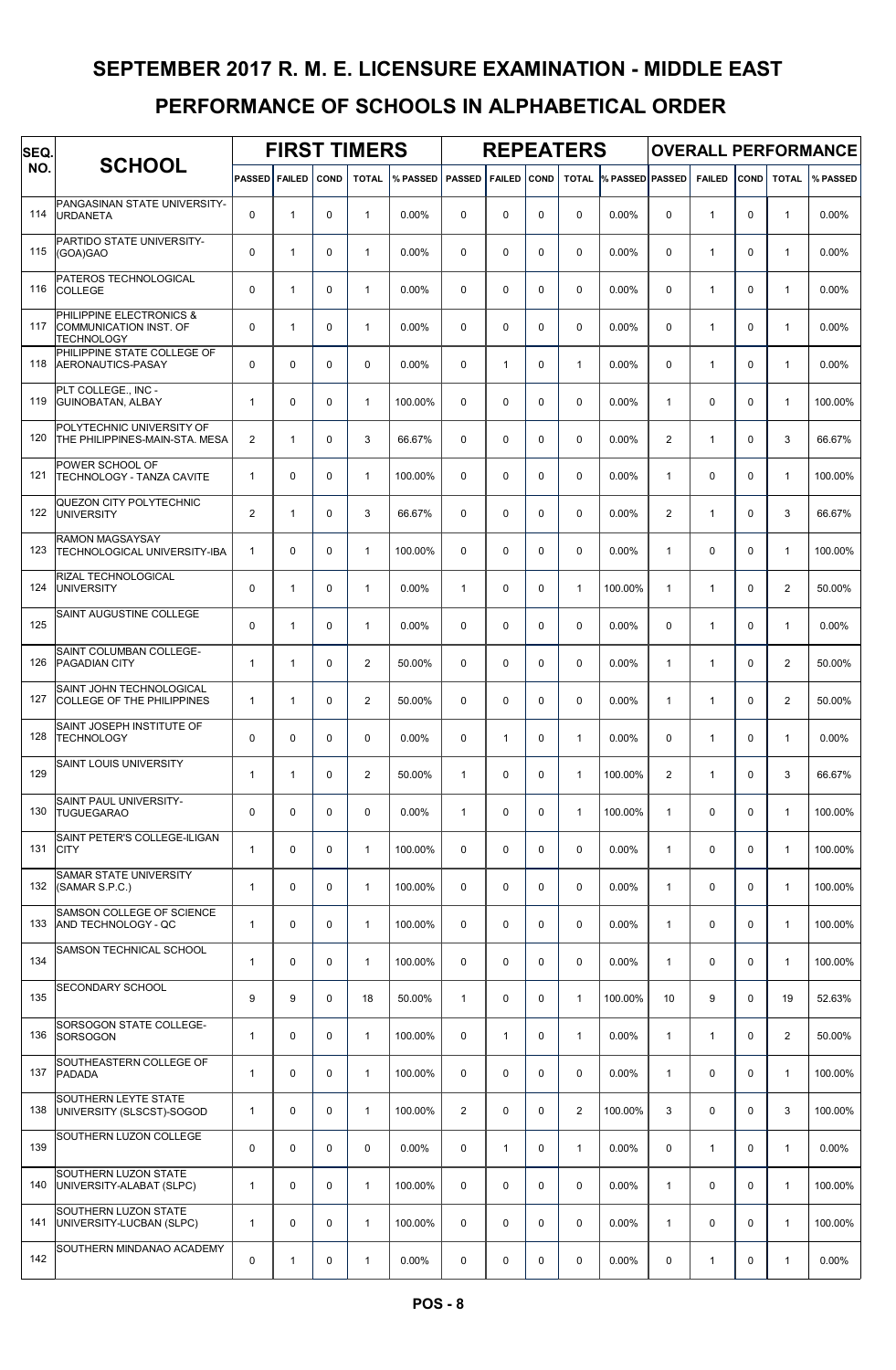| SEQ. |                                                               |                      |              |             | <b>FIRST TIMERS</b> |          |               |                |      | <b>REPEATERS</b> |                 |                |                |             |                | <b>OVERALL PERFORMANCE</b> |
|------|---------------------------------------------------------------|----------------------|--------------|-------------|---------------------|----------|---------------|----------------|------|------------------|-----------------|----------------|----------------|-------------|----------------|----------------------------|
| NO.  | <b>SCHOOL</b>                                                 | <b>PASSED FAILED</b> |              | COND        | <b>TOTAL</b>        | % PASSED | <b>PASSED</b> | <b>FAILED</b>  | COND | <b>TOTAL</b>     | % PASSED PASSED |                | <b>FAILED</b>  | COND        | <b>TOTAL</b>   | % PASSED                   |
| 143  | SULTAN KUDARAT POLYTECHNIC<br><b>STATE COLLEGE-ISULAN</b>     | $\mathbf 0$          | 0            | $\mathbf 0$ | $\mathbf 0$         | 0.00%    | $\mathbf{1}$  | 0              | 0    | 1                | 100.00%         | $\mathbf{1}$   | 0              | $\mathbf 0$ | $\mathbf{1}$   | 100.00%                    |
| 144  | SURIGAO DEL NORTE SCHOOL OF<br><b>ARTS &amp; TRADES</b>       | $\mathbf 0$          | 0            | $\mathbf 0$ | $\mathbf 0$         | 0.00%    | $\mathbf 0$   | $\mathbf{1}$   | 0    | $\mathbf{1}$     | 0.00%           | $\mathbf 0$    | $\mathbf{1}$   | $\mathbf 0$ | $\mathbf{1}$   | 0.00%                      |
| 145  | SURIGAO DEL SUR STATE<br>UNIVERSITY - CANTILAN CAMPUS         | $\mathbf{1}$         | 0            | $\mathbf 0$ | $\mathbf{1}$        | 100.00%  | $\mathbf 0$   | 0              | 0    | 0                | 0.00%           | $\mathbf{1}$   | 0              | $\mathbf 0$ | $\mathbf{1}$   | 100.00%                    |
| 146  | SURIGAO STATE COLLEGE OF<br>TECHNOLOGY                        | 4                    | $\mathbf 0$  | 0           | $\overline{4}$      | 100.00%  | $\Omega$      | 0              | 0    | 0                | 0.00%           | $\overline{4}$ | 0              | $\mathbf 0$ | $\overline{4}$ | 100.00%                    |
| 147  | TALISAY CITY COLLEGE                                          | $\mathbf 0$          | $\mathbf{1}$ | $\mathbf 0$ | $\overline{1}$      | 0.00%    | $\mathbf 0$   | 0              | 0    | 0                | 0.00%           | $\mathbf 0$    | $\mathbf{1}$   | $\mathbf 0$ | $\mathbf{1}$   | 0.00%                      |
| 148  | <b>TARLAC STATE UNIVERSITY</b><br>(TARLAC COLLEGE OF TECH.)   | $\mathbf 0$          | $\mathbf 0$  | $\mathbf 0$ | $\mathbf 0$         | 0.00%    | $\mathbf{1}$  | $\mathbf{1}$   | 0    | $\overline{c}$   | 50.00%          | $\mathbf{1}$   | $\mathbf{1}$   | $\mathbf 0$ | 2              | 50.00%                     |
| 149  | TECHNICAL SCHOOL                                              | $\overline{2}$       | 4            | $\mathbf 0$ | 6                   | 33.33%   | $\Omega$      | 0              | 0    | 0                | 0.00%           | 2              | $\overline{4}$ | $\Omega$    | 6              | 33.33%                     |
| 150  | TECHNOLOGICAL INSTITUTE OF<br>THE PHILIPPINES-MANILA          | $\mathbf 0$          | 0            | $\mathbf 0$ | $\mathbf 0$         | 0.00%    | $\Omega$      | $\mathbf{1}$   | 0    | $\mathbf{1}$     | $0.00\%$        | 0              | $\mathbf{1}$   | $\Omega$    | $\mathbf{1}$   | 0.00%                      |
| 151  | TECHNOLOGICAL INSTITUTE OF<br>THE PHILIPPINES-QUEZON CITY     | $\mathbf{1}$         | $\mathbf{1}$ | $\mathbf 0$ | $\overline{2}$      | 50.00%   | $\mathbf{1}$  | 0              | 0    | $\mathbf{1}$     | 100.00%         | $\overline{2}$ | $\mathbf{1}$   | $\Omega$    | 3              | 66.67%                     |
| 152  | TECHNOLOGICAL UNIVERSITY OF<br>THE PHILIPPINES-CAVITE         | $\overline{2}$       | $\mathbf{1}$ | $\mathbf 0$ | 3                   | 66.67%   | $\mathbf 0$   | 0              | 0    | $\mathbf 0$      | 0.00%           | 2              | $\mathbf{1}$   | $\mathbf 0$ | 3              | 66.67%                     |
| 153  | TECHNOLOGICAL UNIVERSITY OF<br><b>THE PHILIPPINES-MANILA</b>  | 3                    | 0            | $\mathbf 0$ | 3                   | 100.00%  | $\mathbf 0$   | $\overline{2}$ | 0    | 2                | 0.00%           | 3              | 2              | $\mathbf 0$ | 5              | 60.00%                     |
| 154  | TECHNOLOGICAL UNIVERSITY OF<br>THE PHILIPPINES-TAGUIG         | $\mathbf{1}$         | 0            | 0           | $\mathbf{1}$        | 100.00%  | $\Omega$      | 0              | 0    | 0                | 0.00%           | $\mathbf{1}$   | 0              | $\mathbf 0$ | $\mathbf{1}$   | 100.00%                    |
| 155  | UNIVERSITY OF ANTIQUE-SIBALOM                                 | $\mathbf{1}$         | 0            | $\mathbf 0$ | $\mathbf{1}$        | 100.00%  | $\mathbf 0$   | 0              | 0    | 0                | 0.00%           | $\mathbf{1}$   | 0              | $\mathbf 0$ | $\mathbf{1}$   | 100.00%                    |
| 156  | UNIVERSITY OF BATANGAS                                        | $\overline{2}$       | 0            | $\mathbf 0$ | $\overline{2}$      | 100.00%  | $\Omega$      | 0              | 0    | 0                | 0.00%           | 2              | 0              | $\Omega$    | 2              | 100.00%                    |
| 157  | UNIVERSITY OF BOHOL                                           | 0                    | $\mathbf{1}$ | $\mathbf 0$ | $\mathbf{1}$        | 0.00%    | $\Omega$      | 0              | 0    | 0                | 0.00%           | $\mathbf 0$    | $\mathbf{1}$   | $\Omega$    | $\mathbf{1}$   | 0.00%                      |
| 158  | UNIVERSITY OF CEBU                                            | $\mathbf{1}$         | $\mathbf{1}$ | 0           | $\overline{2}$      | 50.00%   | $\Omega$      | 0              | 0    | 0                | 0.00%           | $\mathbf{1}$   | $\mathbf{1}$   | $\Omega$    | $\overline{2}$ | 50.00%                     |
| 159  | UNIVERSITY OF EASTERN<br>PHILIPPINES-CATARMAN                 | $\mathbf{1}$         | 0            | 0           | $\mathbf{1}$        | 100.00%  | $\mathbf 0$   | $\mathbf{1}$   | 0    | $\mathbf{1}$     | 0.00%           | $\mathbf{1}$   | $\mathbf{1}$   | $\mathbf 0$ | 2              | 50.00%                     |
| 160  | UNIVERSITY OF LUZON (LUZON<br>COLL.)                          | 0                    | 0            | 0           | $\mathbf 0$         | 0.00%    | $\mathbf 0$   | $\mathbf{1}$   | 0    | $\mathbf{1}$     | 0.00%           | 0              | $\mathbf{1}$   | $\mathbf 0$ | $\mathbf{1}$   | 0.00%                      |
| 161  | UNIVERSITY OF MAKATI                                          | $\overline{2}$       | $\mathbf{1}$ | $\mathbf 0$ | 3                   | 66.67%   | $\mathbf 0$   | 0              | 0    | $\mathbf 0$      | 0.00%           | 2              | $\mathbf{1}$   | $\mathbf 0$ | 3              | 66.67%                     |
| 162  | UNIVERSITY OF MINDANAO-<br>DAVAO CITY                         | $\mathbf 0$          | $\mathbf{1}$ | $\mathbf 0$ | $\mathbf{1}$        | 0.00%    | $\mathbf 0$   | 0              | 0    | 0                | 0.00%           | $\mathbf 0$    | $\mathbf{1}$   | $\mathbf 0$ | $\mathbf{1}$   | 0.00%                      |
| 163  | UNIVERSITY OF NORTHERN<br><b>PHILIPPINES-VIGAN</b>            | $\mathbf{1}$         | 0            | $\mathbf 0$ | $\mathbf{1}$        | 100.00%  | $\mathbf 0$   | 0              | 0    | $\mathbf 0$      | 0.00%           | $\mathbf{1}$   | 0              | $\mathbf 0$ | $\mathbf{1}$   | 100.00%                    |
| 164  | UNIVERSITY OF PERPETUAL HELP<br><b>SYSTEM DALTA-LAS PINAS</b> | $\mathbf{1}$         | $\mathbf{1}$ | 0           | 2                   | 50.00%   | $\mathbf 0$   | 0              | 0    | $\mathbf 0$      | 0.00%           | $\mathbf{1}$   | $\mathbf{1}$   | $\mathbf 0$ | 2              | 50.00%                     |
| 165  | UNIVERSITY OF PERPETUAL HELP<br><b>SYSTEM-LAGUNA</b>          | 0                    | 0            | $\mathbf 0$ | $\mathbf 0$         | 0.00%    | $\mathbf 0$   | $\mathbf{1}$   | 0    | $\mathbf{1}$     | 0.00%           | $\mathbf 0$    | $\mathbf{1}$   | $\mathbf 0$ | $\mathbf{1}$   | 0.00%                      |
| 166  | UNIVERSITY OF RIZAL SYSTEM-<br><b>ANGONO</b>                  | 0                    | $\mathbf{1}$ | $\mathbf 0$ | $\mathbf{1}$        | 0.00%    | $\mathbf 0$   | 0              | 0    | $\mathbf 0$      | 0.00%           | $\mathbf 0$    | $\mathbf{1}$   | $\mathbf 0$ | $\mathbf{1}$   | 0.00%                      |
| 167  | UNIVERSITY OF RIZAL SYSTEM-<br><b>MORONG</b>                  | $\mathbf{1}$         | 0            | 0           | $\mathbf{1}$        | 100.00%  | $\mathbf 0$   | 0              | 0    | $\mathbf 0$      | 0.00%           | $\mathbf{1}$   | 0              | $\mathbf 0$ | $\mathbf{1}$   | 100.00%                    |
| 168  | UNIVERSITY OF SAINT LOUIS-<br><b>TUGUEGARAO</b>               | $\overline{2}$       | 0            | 0           | 2                   | 100.00%  | $\mathbf 0$   | 0              | 0    | $\mathbf 0$      | 0.00%           | $\overline{2}$ | 0              | $\mathbf 0$ | 2              | 100.00%                    |
| 169  | UNIVERSITY OF SOUTHEASTERN<br>PHILIPPINES-BISLIG CAMPUS       | 0                    | $\mathbf{1}$ | $\mathbf 0$ | $\mathbf{1}$        | 0.00%    | $\mathbf 0$   | 0              | 0    | $\mathbf 0$      | 0.00%           | $\mathbf 0$    | $\mathbf{1}$   | $\mathbf 0$ | $\mathbf{1}$   | 0.00%                      |
| 170  | UNIVERSITY OF SOUTHEASTERN<br>PHILIPPINES-DAVAO CITY          | $\mathbf 0$          | $\mathbf{1}$ | $\mathbf 0$ | $\mathbf{1}$        | 0.00%    | $\mathbf{1}$  | 0              | 0    | $\mathbf{1}$     | 100.00%         | $\mathbf{1}$   | $\mathbf{1}$   | $\Omega$    | 2              | 50.00%                     |
| 171  | UNIVERSITY OF SOUTHERN<br>MINDANAO-KIDAPAWAN                  | $\mathbf{1}$         | 0            | 0           | $\mathbf{1}$        | 100.00%  | 0             | 0              | 0    | 0                | 0.00%           | $\mathbf{1}$   | 0              | 0           | $\mathbf{1}$   | 100.00%                    |